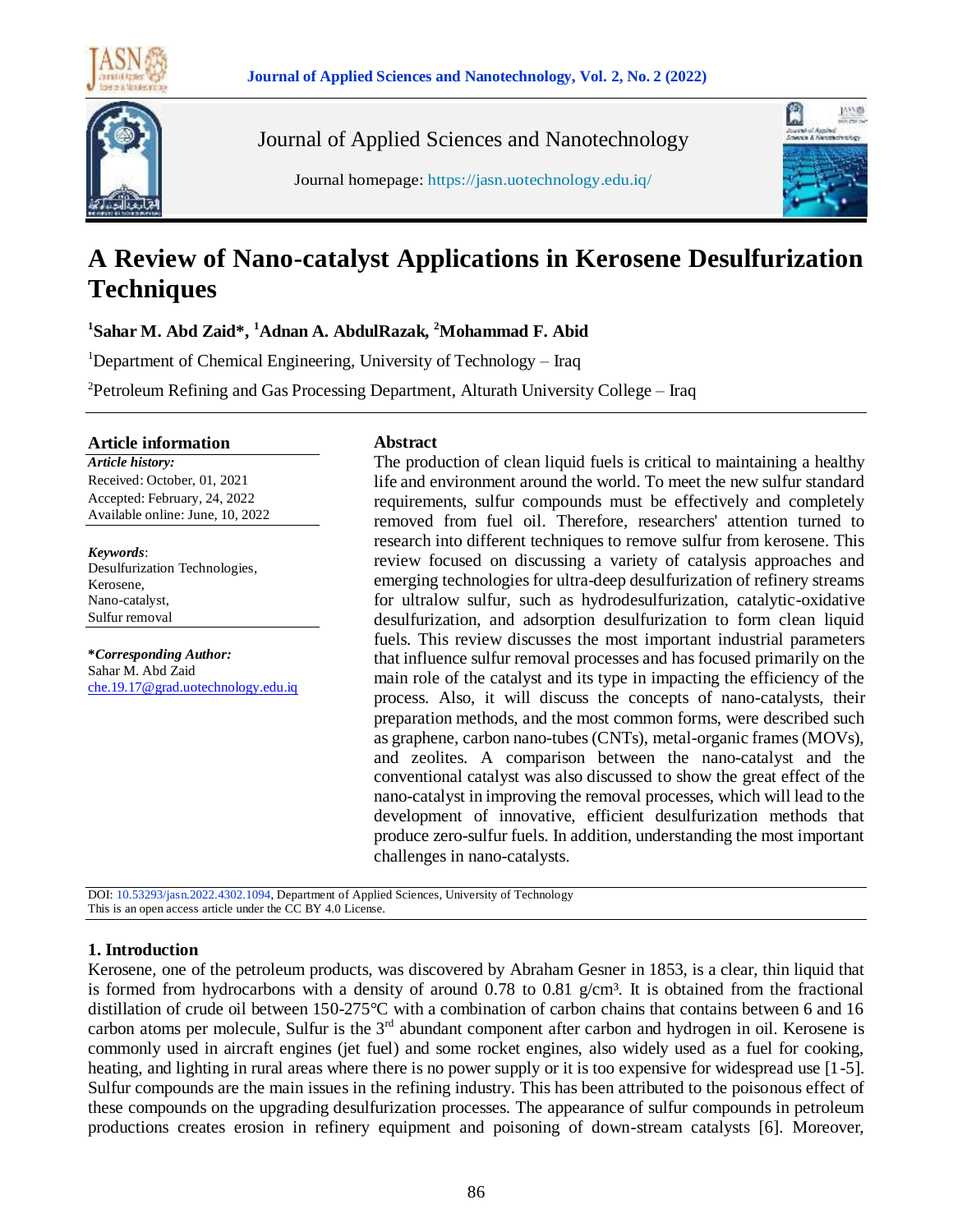emissions SOx from engines cause serious environmental pollution such as respiratory diseases and acidic rain [7, 8]. Around 3 million people die prematurely each year as a result of air pollution [6]. To reduce emissions, ever more stringent regulations were introduced for controlling a very low sulfur level in fuel oil. In the United States (USA), Sulfur content has been set at 30 and 15 mg/L, respectively. Since 2010, the maximum sulfur content in transportation fuels in Europe has been set at less than 10 mg/L [9]. This study focuses on comparing the most important sulfur removal techniques to reach the requirements of international legislation, as well as reviewing nano-catalysis and its impact on raising the efficiency of these techniques. The researchers' emphasis switched to discovering some ways to improve catalyst capacity to remove sulphur utilizing nano-catalyst as the impact on the effectiveness of the desulfurization process became apparent. In 1959, famous physicist Richard Feynman first described the ideas that started nanotechnology. The physical characteristics of nano-particles influence their catalytic behaviour, as well as how manufacturing conditions can change those physical attributes. If a scientist has a deeper understanding of nano-catalysts, they can create very active, selective, and robust catalysts. All of these benefits will make industrial chemical reactions extra resource-effective, lessen your energy consumption, and generate less waste; all of this will help to reduce the environmental impact of our reliance on chemical processes [10-14].

# **2. Typical Forms of Sulfur Compounds in Kerosene**

Sulfur may be present in two separate forms in petroleum: "refractory sulfur" which comprises thiophene (T), benzothiophene (BT), dibenzothiophene (DBT), and its alkyl derivatives. And "non-refractory sulfur," which includes sulfides, disulfides, and mercaptans [15, 16]. The sulfur concentration of liquid fuels varies by location, and as the oil well progresses further into production, sulfur removal becomes more difficult due to the high sulfur content. Crude oil can be found as "sour or sweet "depending on the degree of sulfur content; if the concentrations are greater than 0.5%, being termed "sour oil". [17-20]. Typical forms of sulfur compounds are summarized in Figure 1 [21].



**Figure 1:** Typical forms of sulfur compounds [21].

## **3. Classification of Desulfurization Technologies**

Sulfur removal methods are classified in various ways. They may be divided into three categories based on the kind of sulfur component eliminated, the method employed, and the influence of hydrogen (H). Also, the nature of the principal desulfurization process can depend. The first type relates to the most researched and commercialized catalytic technology, which comprises standard HDS, HDS with advanced catalysts and advanced reactor design, and HDS with extra chemistry to satisfy needs Fuel specifications, as shown in Figure 2. The second kind of desulfurization is focused on physical and chemical processes that are not intrinsically catalytic, such as oxidation desulfurization (ODS), distillation desulfurization, alkylation desulfurization, Absorption desulfurization (DSA), Extraction desulfurization (EDS), or a combination of these [22].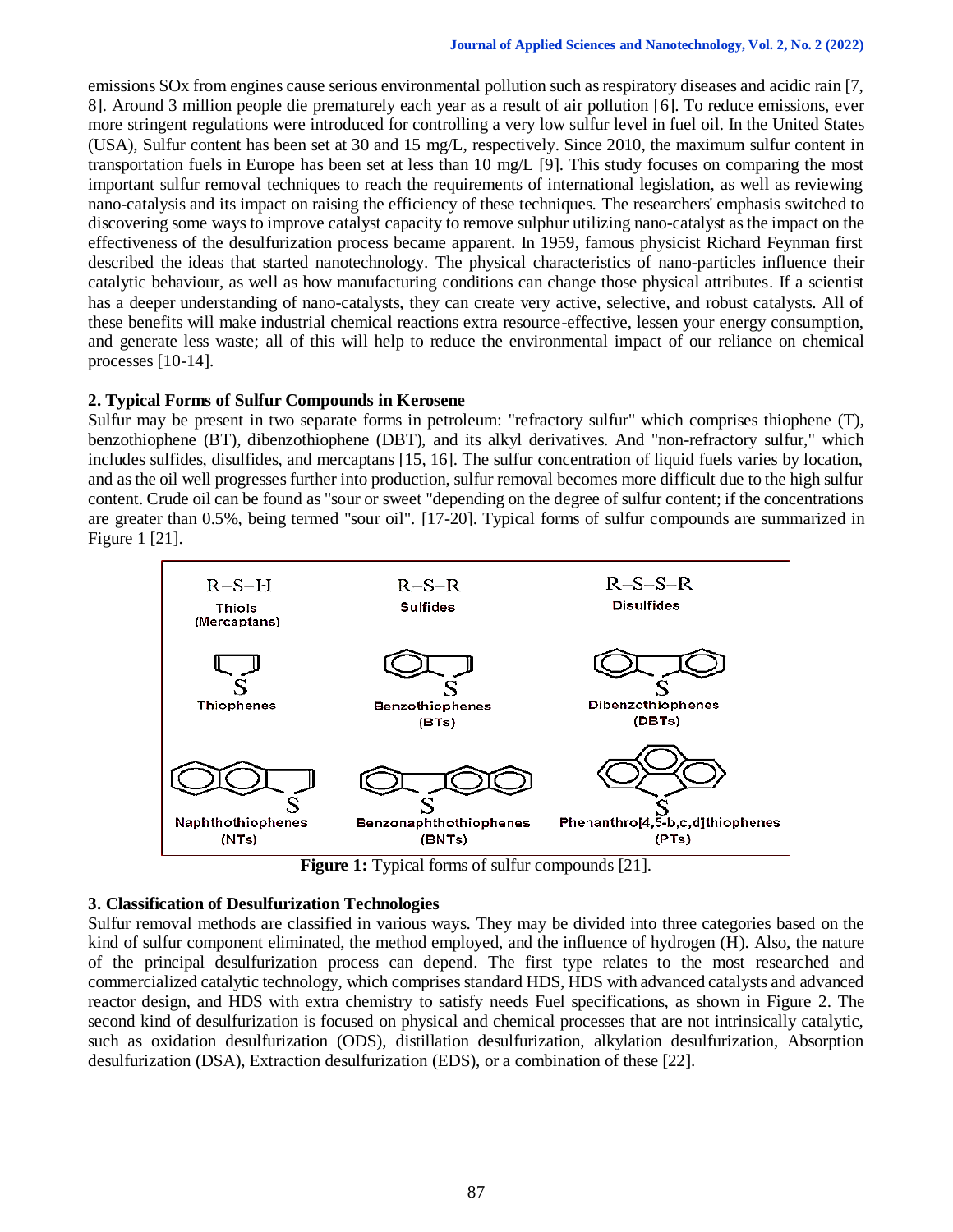

**Figure 2**: Classification of various desulfurization technologies Based on the role of hydrogen [22].

# **3.1. Hydrodesulfurization (HDS)**

HDS is a well-known desulfurization process. It can handle a variety of liquid fractionation streams, from low to high boiling fractions [23]. In petroleum refineries, the traditional HDS entails mixing the input stream with hydrogen at a pressure of 7-150 bar and then heating it to a temperature of 300-450C°; these conditions are determined depending on the degree of desulfurization required. The mixture is forced to flow through a catalytic bed of metal oxides (usually cobalt or molybdenum oxides on various metal carriers), which aids in the formation of hydrogen sulphide (H2S) by allowing hydrogen to react with sulphur [24]. A multitude of variables influences HDS performance, including operating parameters like pressure, catalyst type, temperature, and reactor design [23]. In Figure 3, the researchers studied two main factors, pressure and temperature, and their effect on the efficiency and performance of the HDS process and can be seen that increasing pressure and increasing temperatures improves the efficiency of the removal process [25].



**Figure 3:** The effect of pressure and temp. On the removal efficiency of sulfur compounds by HDS desulfurization [25].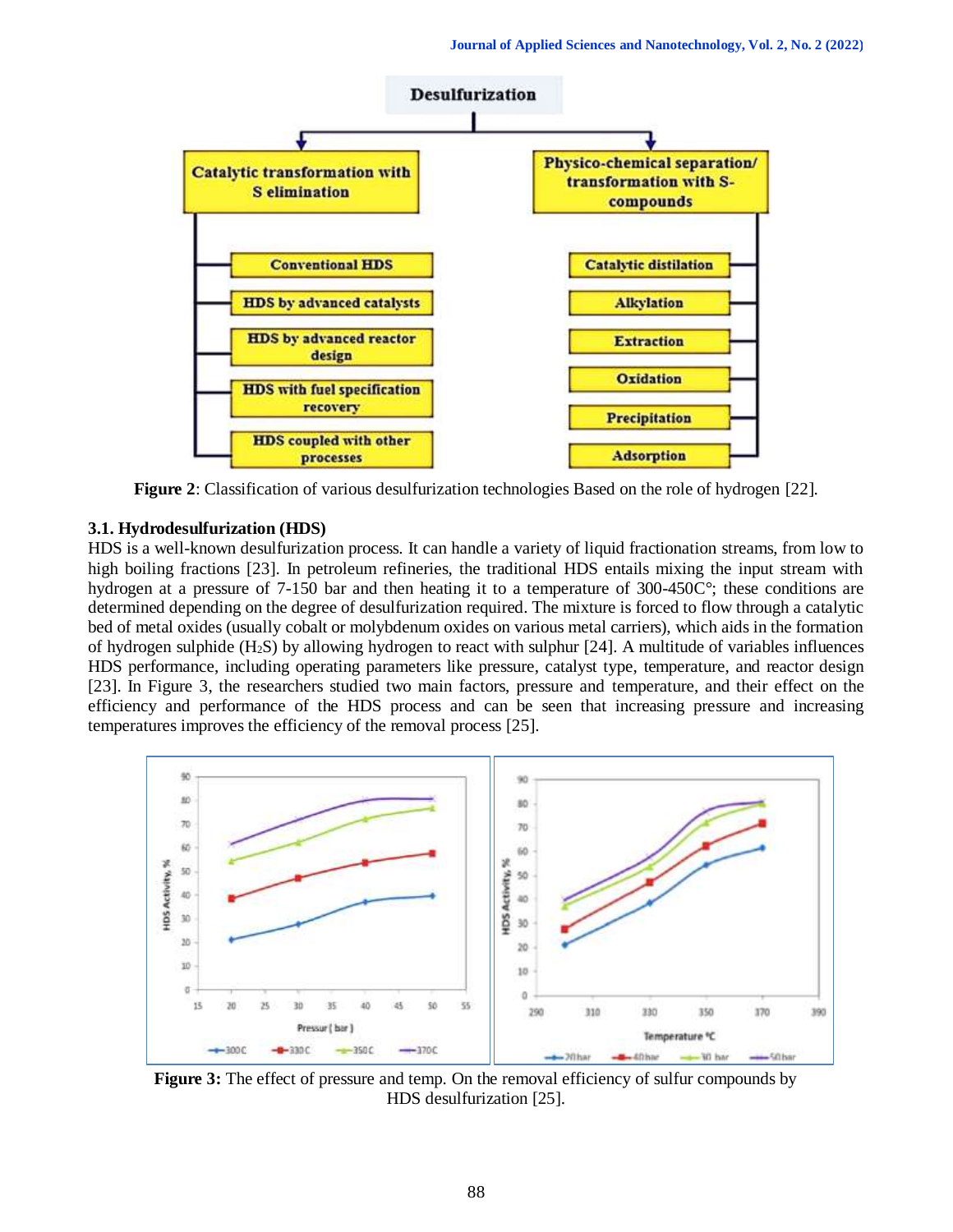Hussein et al. Investigated HDS of raw kerosene containing (0.364 wt.%) sulfur, and (16.498 wt.%) aromatic components provided from AlــDura Refinery. At varied circumstances, hydrotreating reactions were performed in an one-stage reactor over a high metal Ni W/γ- Al<sub>2</sub>O<sub>3</sub> produced catalyst. Sulfur components and aromatics were removed from 74.9 to 95.6% and 1 to 12.8%, respectively, under various operating conditions [26]. Behnejad et al. studied the two-step incipient wetness impregnation technique was used to create a bimetallic nickel-molybdenum catalyst assisted on alumina  $(A_1_2O_3)$  in a fixed-bed microreactor. Efficiency tests were carried out at 45 bar for kerosene. The gross sulfur conversion for kerosene is 91.7% after 24 hours [27].

#### **3.2. Adsorption Desulfurization (ODS)**

An adsorption technique is commonly designed to provide selective sulfur compound elimination, work at ambient conditions with no difficulty of process control, attain high sulfur removal from fuel oils at a reasonable cost, and easiness of restoration with low chemicals and operating power, contrary to the HDS process [28]. Adsorption happens when a gas or liquid accumulates on the absorbent material's surface in a succession of phases. The adsorption mechanism is generally divided into four phases: (1) bulk diffusion, (2) film spread, or external mass propagation (diffusion across the boundary layer from the bulk fluid to the adsorbent (solid) surface), (3) Adsorbent pore propagation (intraparticle propagation): propagation from the adsorbent's outer surface into its pores. Adsorption between the active sites of the adsorbent (physical and/or chemical contact) [29]. Figure 4 depicts a basic adsorption procedure on a porous adsorbent [29].



**Figure 4:** procedure of adsorption on porous sorbents [29].

ADS efficacy is determined primarily by the textural properties of the adsorbent. The desirable properties are large surface area and pore volume. Moreover, higher numbers of active sites, mechanical hardness, and thermal stability are all desirable characteristics [30]. Adsorbents could be categorized into two forms: natural and industrial. Zeolites, charcoal, clays, and clay minerals are examples of natural adsorbents. Industrial adsorbents contain activated carbon, silicaـgel, activated alumina, molecular sieves, etc. [31]. ADS may be divided into two types based on the method of the sulfur compound's interaction with the sorbent: Physisorptions when sulfur compounds are removed by physical processes (interactions of Van der Waals forces) rather than a chemical action, and the Chemisorption where the sulfur compounds are removed by chemical treatment. The selectivity of sulfur is not regulated by physical adsorption and the πــcomplexation interaction is more efficient than the forces of van der Waals, allowing sulfur compounds to be selected more easily than other compounds. To overcome selectivity and diffusion limitations, various physical and chemical adsorbents were investigated. It's also worth noting that the majority of adsorptive desulfurization study has been carried out in batch experiments. Metal incorporation, as well as acid or alkali treatments, were found to substantially increase adsorbent adsorption capacity by boosting active sites on the surface for acidــbase and direct sulfurــmetal bindings [32].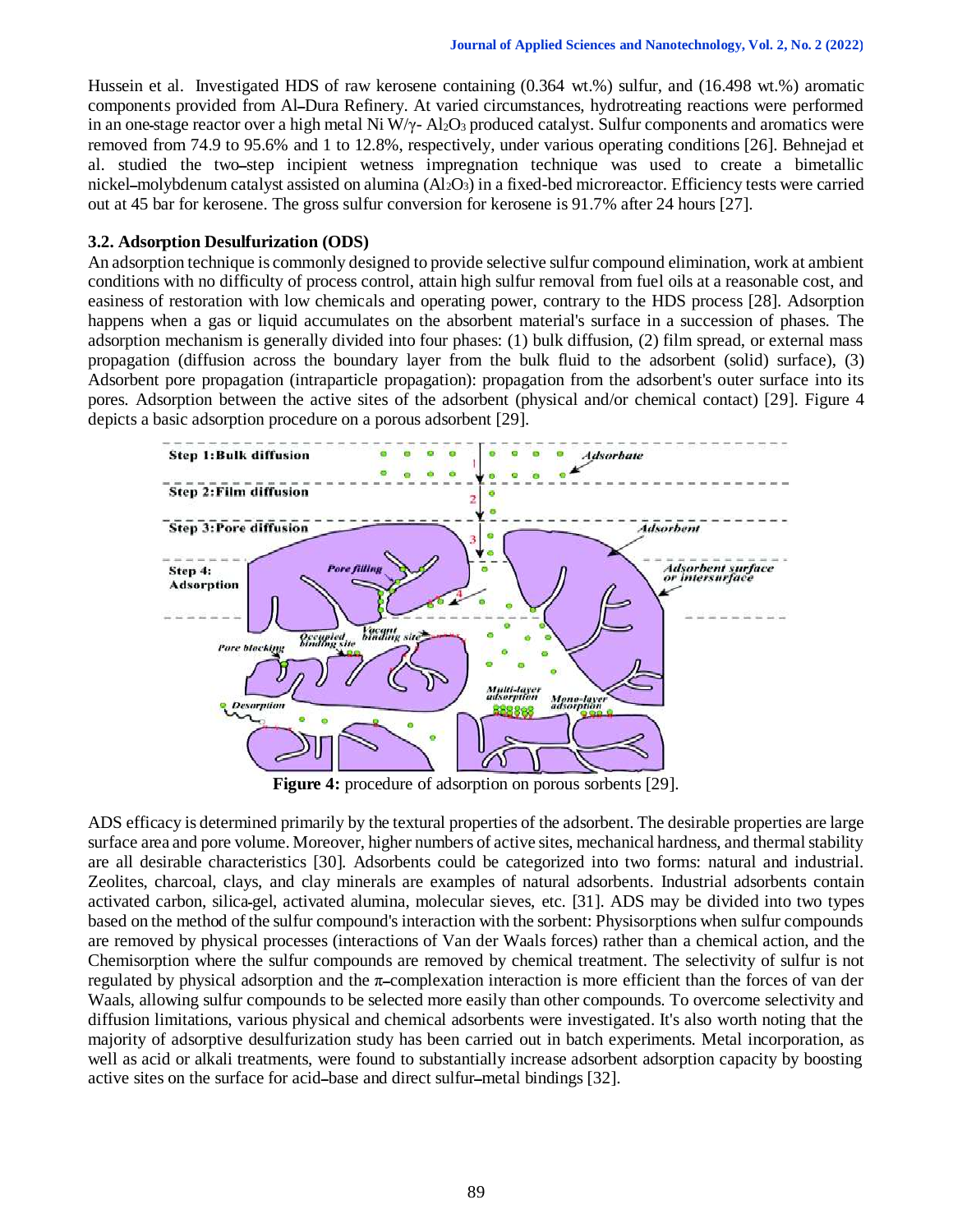The main parameters influent of adsorption desulfurization that the researchers discussed are the adsorbent dose, contact time, initial sulfur concentration, PH, and temperature. Figure 5 shows the effect of temperature, a dose of adsorbents, and contact time on the removal rate [33, 34].



**Figure 5:** The effect of time, adsorbent dose, and temperature on the removal efficiency of sulfur compounds [33, 34].

#### **3.3. Catalytic Oxidation Desulfurization (CODS)**

This process has been considered the most promising method because of its mild operation conditions, and in comparison, to the HDS, it has a higher selectivity in removing aromatic sulfur compounds. Additionally, it does not need the acquisition of expensive hydrogen [35]. Early studies on the CODS technique were conducted utilizing (NO2) as an oxidizing agent and methanol as solvent. From that on, other oxidizers have been tested like H2O2, HNO3, N2O, NaClO, NaClO2, NaBrO, and PhlO. The oxidizer gives O<sup>2</sup> atoms to the Sــcompounds to generate sulfones or sulfoxides. Among all the oxidants mentioned,  $H_2O_2$  has been the best candidate. Is characterized by low cost, environmentally friendly, and availability. The major drawback of utilizing  $H_2O_2$  is the slow rate of reaction [36]. Peracids are extremely potent oxidizing agents that may easily oxidize refractory sulfur compounds. These substances are corrosive and extremely reactive [37]. Separation is made more difficult by the presence of an oil-soluble natural acid in the reaction media. Also, organic acid catalysts that are oilـsoluble are non-renewable and cannot be fully recovered. To improve the efficiency of this process, several catalysts were utilized and transition metal salts are the most commonly used, particularly tungsten salts [38, 39], in the oxidation of sulfur with peracids, they are very active and selective. Iron salts are also a good option since they can generate (R-COOO.) radicals from peracids, which are extremely reactive and have a large oxidation capacity [40]. A second option is the use of altered activated carbon as a catalyst to promote the oxidation reaction [41]. Omar G. Hammoodi et al. [42] used a nano-composite cobalt ferrite/graphene (CoFe<sub>2</sub>O<sub>4</sub>-G) which was synthesized by sol-gel technique. The composite was utilized to remove sulfur from the Iraqi kerosene with concentration of about 500 mg/L. The authors revealed that removal performance was higher than 90% at optimum conditions. Vu et al. [43] prepared a composite material of carbon nano-tubes (MWNTs) and Tio2. Where they have surface areas of 17.32 m<sup>2</sup>/g and 8.44 m<sup>2</sup>/g, respectively. The results show that the DBT conversion of MWNTs/Tio<sub>2</sub> composite is 80%, and that of pure Tio<sub>2</sub> is only 56%. The major reason is that pure Tio<sub>2</sub> is easy to accumulate and its specific surface area is limited, resulting in fewer active sites, which directly limits the performance of the oxidation desulfurization process.

#### **4. Conventional Catalyst in the Desulfurization Process**

Metal oxide-based adsorbents were studied because they offer several attractive characteristics, including simplicity of synthesis, high framework stability, and chemical solvent insolubility. Al<sub>2</sub>O<sub>3</sub>, SiO<sub>2</sub>, ZnO, and TiO<sub>2</sub> are some of the most prevalent metal oxide adsorbents. Al<sub>2</sub>O<sub>3</sub> has piqued the interest of researchers due to its inexpensive cost, widespread availability, and ease of synthesis. Doping transition metals, such as Ag, Cu, Zn, and Ni, into metal oxides has been discovered to have a considerable favourable influence on adsorption capacities.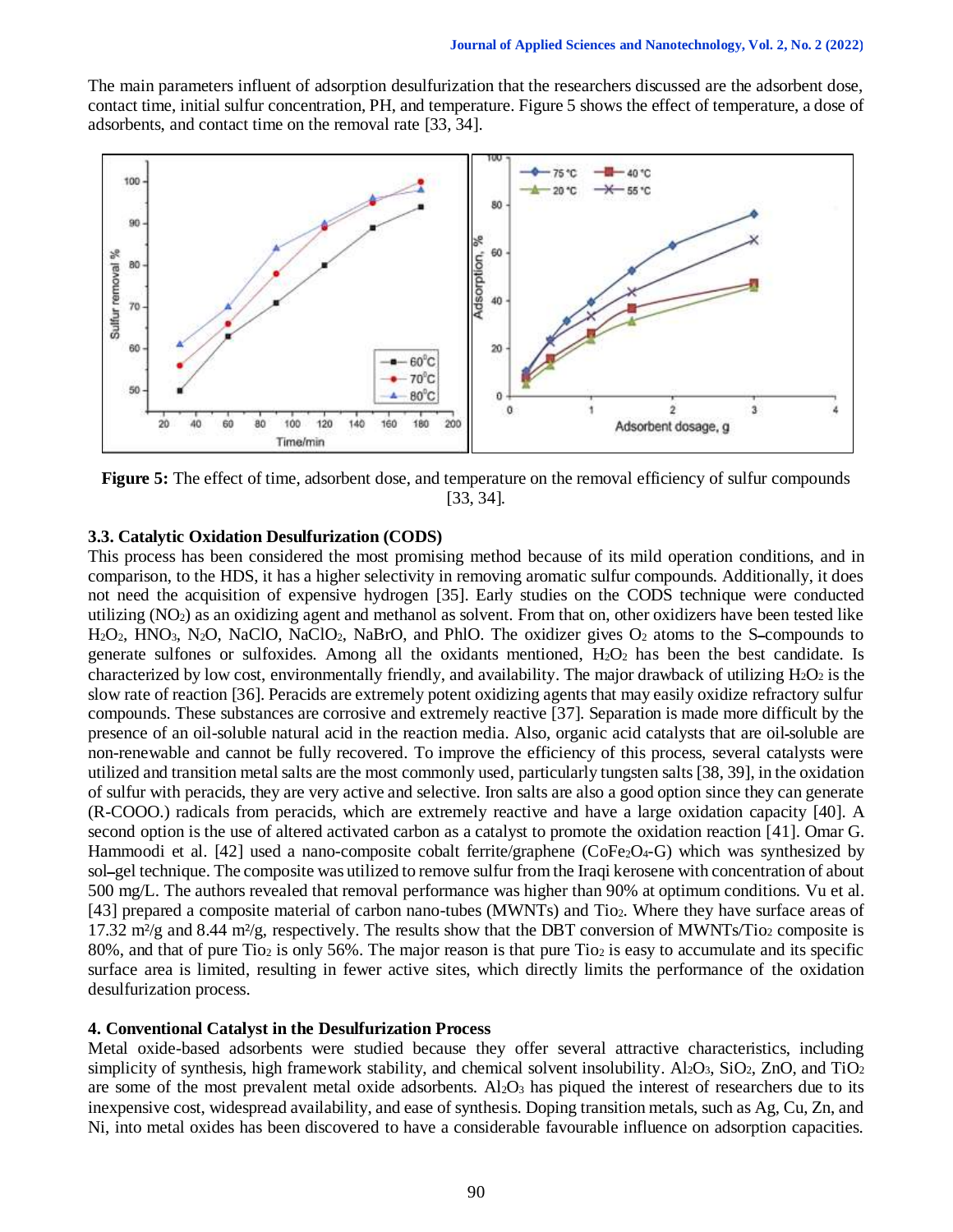[32, 44]. Also, zeolites and their metal-loaded derivatives are being used as sorbents in a variety of applications because of their large surface area, pore size, threeــdimensional structural, and structure charge. They can easily be filled with transition metal ions due to their negatively charged structure, making them a good candidate for adsorptive desulfurization [45]. Velu et al. [46] reported (NH4ـY) zeolites (Y) with transition metals including Ce, Zn, Pd, Ni, and Cu demonstrated preferential organic sulfide adsorption. Ce-exchanged NH4-Y zeolites showed higher selectivity for sulfur compound adsorption as compared to aromatic selectivity. They indicated that the sulfur compounds were removed by immediate sulfur-metal  $(S-M)$  interaction instead of complexity. Oliveira and colleagues [47] the researchers evaluated the adsorption capability of Thiophene and Toluene on Na-Y zeolites exchanged with transition metals (5 wt.% Zn, Ni, and Ag) as well as their competitive adsorption behavior. The results showed that transition metals should be inserted into the structure of zeolite to improve the adsorption of sulfur compounds and aromatics in the organic liquid mixture. Another adsorbent employed is carbon, analogous to a "molecular sponge." Commercial activated carbons have surface areas of above 400 m<sup>2</sup>/g, with several exceeding 1000 m<sup>2</sup>/g [48] so are used as a catalyst or as adsorbents in various industrial processes [49]. The raw materials that are most commonly utilized are (i) All types of coal, (ii) coconut shells, (iii) wood, (iv) peat, and (v) petroleum-based residues. The carbon source chosen is determined by the desired characteristics of the finished carbon [50]. Although all types of AC are created from organic parent materials, the carbonization and manufacturing procedures differ. Activated carbon is available in powder, granular, and pellet form on the market right now. It is classified into different types based on particle size and shape, with each variety having its unique set of uses [48, 51]. Shah et al. [52] studied experimentally the performance of tinـdopedـactivated charcoal (SnــAC) as an efficient adsorbent for the desulfurization of real straight-run kerosene and diesel oil types. The first set of experiments was conducted utilizing model oil, prepared by using dibenzothiophene (DBT) in cyclohexane; the best performance obtained was 99.4%. Suryawanshi et al. [28] studied metal modifications and their impact on sulfur elimination selectivity. For their experimental setup, they used two adsorbent types, a commercial TAC, and the other was a homemade prepared from Cassia fistula biomass. Single and bi-metal impregnation was investigated using Zn, Co, Ni, and Cu. Moreover, ultra-sonication was coupled with adsorption to further enhance sulfur elimination. The authors reported that the combined influence of metal impregnation and ultra-sonication could highly enhance sulfur elimination.

#### **5. Nano-catalysts**

Catalysts and catalytic processes have long been catalytic chemistry's "Holy Grail". Over the last century, catalytic research has revealed that the main primary steps of catalytic reactions (reactant adsorption, intermediate diffusion, and product desorption) all require the transfer of electrons between the catalyst surface and reactive particles. The theory of boundary molecular orbitals can explain the main stages in surface catalytic processes. According to the hypothesis, the intensity of adsorption and binding of reactants on the catalyst surface is determined by the symmetry and rotational state of the reactant's molecular or atomic orbitals and the alignment of the reactants' energy levels with the levels of the catalyst surface [53]. Greeley and coworkers [54] invoked the so-called d-band center hypothesis, which confirms that the density of valence electrons in the d-band at the Fermi level is an important factor influencing catalytic reactions. In the meantime, the unique chemical and physical properties of nano-particles (NPs), which appeared with the development of nano-science, have aroused interest in various fields, including catalysis [55, 56]. When a bulk substance along a path is reduced to a nano-meter scale, the transport of electrons along that path is constrained by valence electrons, which generate continuous bands in bulk metals. Nano-particles have substantially larger overall exposed surface features and a variety of surface patterns than bulk metals. The impact of electron trapping inside nano-particles can create significant alterations in the electrical structure enabling fine-tuning of the catalytic process. In this way, nanotechnology will enable us to alter the surface structure and electronic characteristics of supported Nano-catalysts in a quantifiable and effective manner without affecting their content. As a result, it is expected that improving absorption and catalytic interactions would be possible by altering catalyst size on a nano-scale. Size effects in NPs have been seen in catalytic studies since the beginning, for example, in research on ultrafine particles and single-site catalysts [57– 61]. It is been known for a long time that catalytic activity rises as catalyst particle size decreases. Furthermore, it was previously considered that a reduction in particle size simply resulted in a raise in the proportion of catalytically active surface species as well as an increase in surface defects; these factors were thought to be the primary causes of the size effect. However, as nano-science has progressed, it has become clear that Catalytic NPs reveal quantum size effects in their electrical nature, in addition to increased surface area and atomic heterogeneity. Additionally, the electrical confinement effects of nano-scale pores are unique [62–64]. As a result, the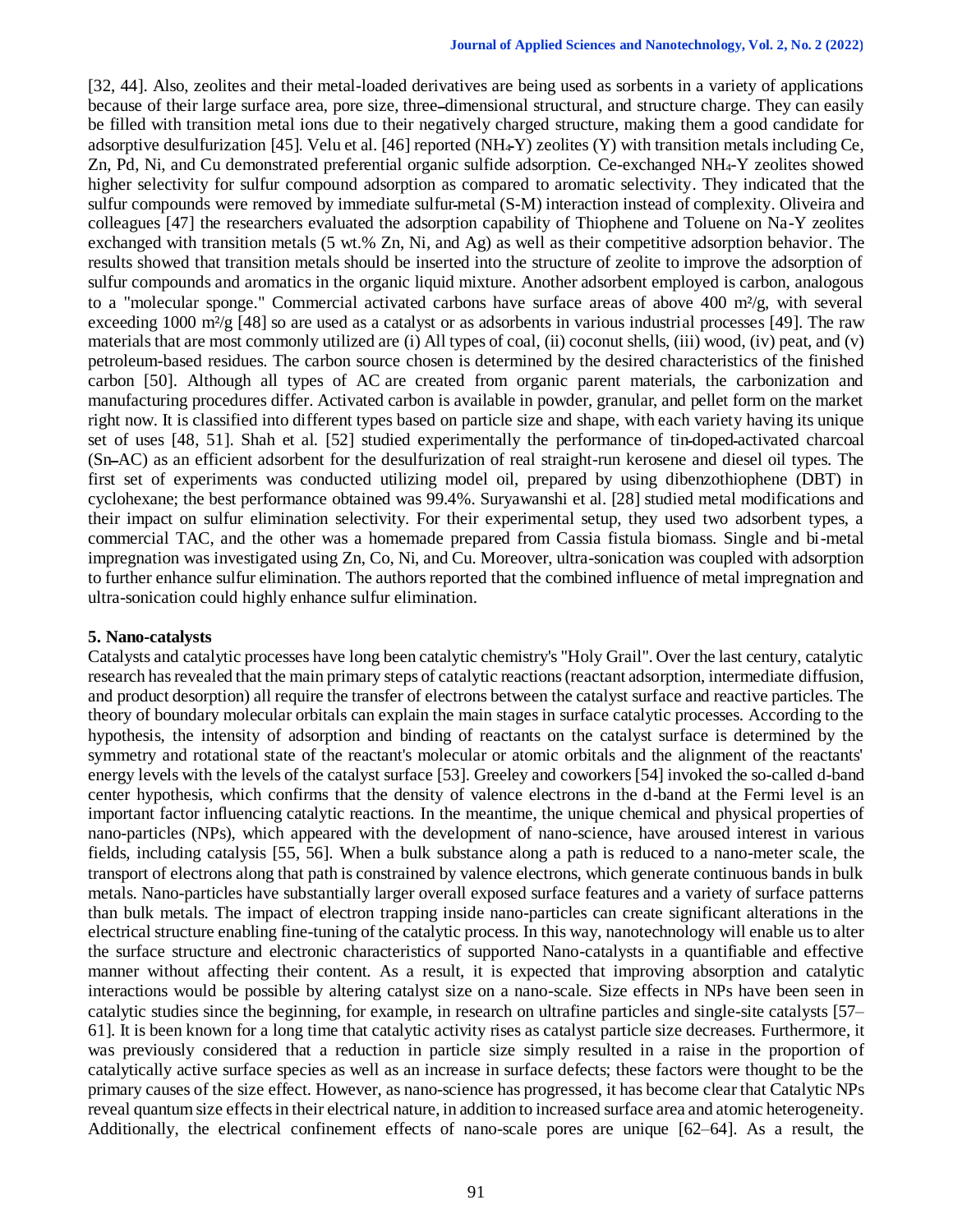combination of nano-science/nanotechnology and catalysis opens up a world of possibilities for catalysis advancement. Nano-particles may be made using a variety of methods that fall into two categories: top-down technologies and bottom-up technologies as shown in Figure 6. [65]. There are several methods to synthesize supported nano-particles, including microemulsions with an organic stabilizing agent, Impregnation, depositionــprecipitation and coـprecipitation, sono-chemical reduction, chemical vapor impregnation, and sol-gel [66].



**Figure 6:** Two main methods of synthesizing nano-particles [65].

The influence of intrinsic characteristics of nano-particles on catalysis may be understood by examining the underlying concept of nano-catalysis. Quantities that are connected directly to bond lengths, like the mean lattice constant, atomic density, and binding energy, are intrinsic features of nano-materials that have a significant influence on their catalysis activity. Densification and surface relaxation are caused by lattice contraction in a nanoــsolid. (i) Self-organization growth, thermal stability, Coulomb blockade, phase transition threshold temperature, and evaporation in a nano-solid. The activation energy for atomics dislocation, diffusion, and chemical reactions is determined by the coherent energy per separate atom. (ii) The band structure as a whole, as well as related features like band gap, photo-absorption, core-level energy, photoemission, and quantum well, are determined by characteristics that change with the binding energy intensity in regions of relaxed continuity, like the Hamiltonian. (iii) Mechanical toughness, Young's modulus, extensibility, surface stress, surface energy, and compressibility of a nano-solid, as well as the magnetic effectiveness of magnetic materials nano-solid, are all attributes derived from the cumulative effect of binding energy density and cohesive atomic energy [67]. For many years, many metals and minerals as instance aluminum (Al), clay, iron (Fe), titanium dioxide (Tio2), and silica have all been utilized as catalysts on the nano-scale [68]. However, the proper explanation for the remarkable catalytic activity demonstrated by NPS is still unknown. Nano-particles with a large surface area have a direct beneficial influence on reaction rate, which might potentially be a plausible explanation for their catalytic activity. The catalytic activity can be influenced by the structure and shapeــbased characteristics of any substance on the nano-scale. Nano-catalysts have been fine-tuned in size, shape, and composition (usage of supports, core-shell type, or bimetallic) resulting in increased selectivity. As a result, the focus of the topic is on how the physical characteristics of nano-particles influence their catalytic characteristics, as well as how manufacturing parameters influence those physical attributes [69, 70]. For Comparison between conventional catalyst (homogeneous, heterogeneous) catalysts and nano-catalysts. Each kind has unique features. Homogeneous catalysis is characterized by its high activity and high chemical selectivity, but the apparent drawbacks are the cumbersome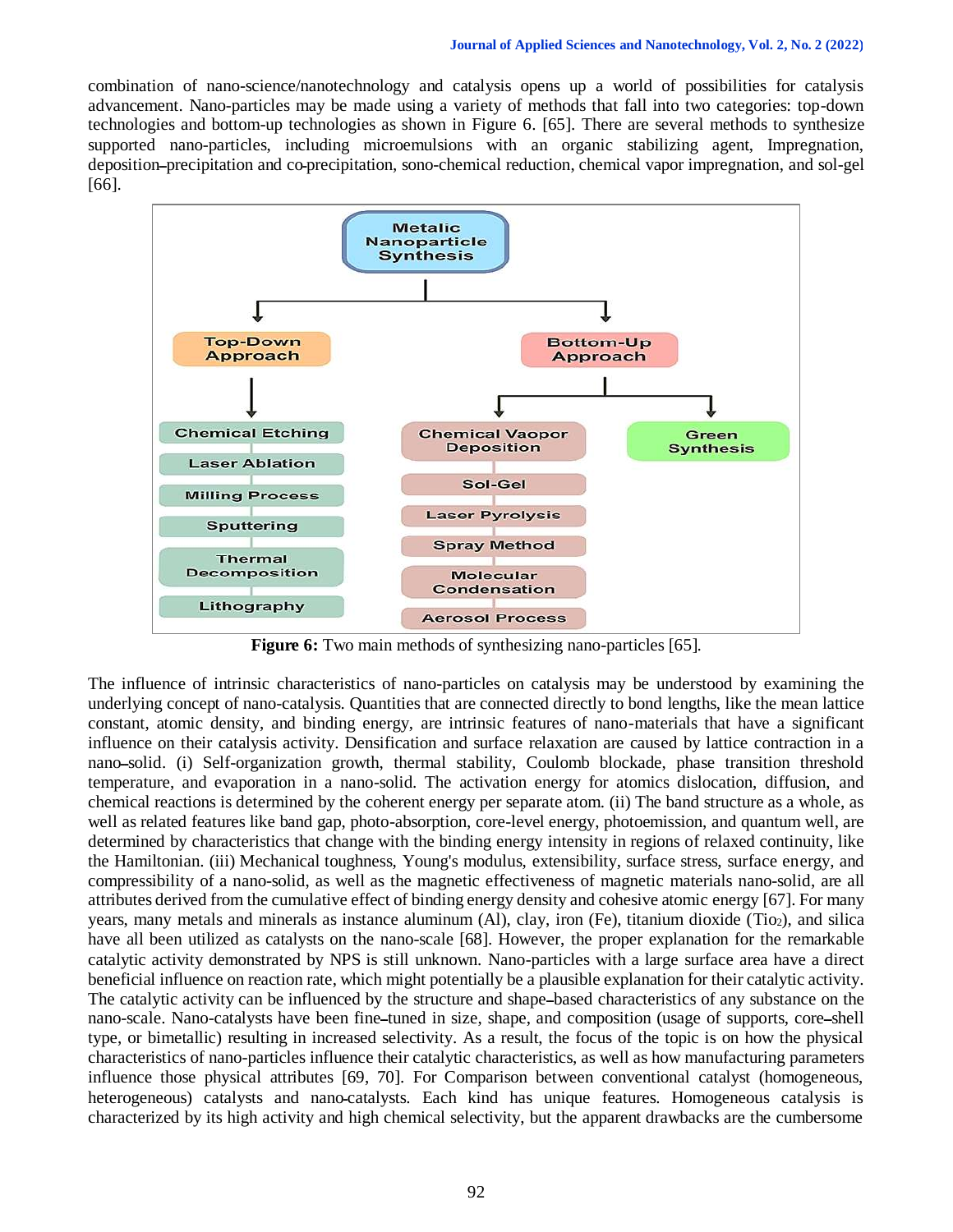purification of the product and the difficulty of recovering the catalyst. As for heterogeneous catalysis, its advantages are easy recovery, high stability and seamless separation. However, its numerous benefits do not make it perfect as it necessitates a long reaction time and low catalyst activity [67, 71]. Nano-catalysts incorporate the benefits of both homogeneous and heterogeneous catalytic systems. Fast, selective chemical transformations with good product yield are possible using a nano-catalytic system, allowing easy catalyst separation and recovery. The interaction between reactants and catalysts rises substantially due to nano-size (high surface area) because of its dissolvability in the reaction solvent, easily removed from the reaction mix [72].

## **6. Common Nano-absorbents in Desulfurization Processes**

# **6.1. Zeolites**

Zeolites ignited a revolution in the field of catalysis due to their unique structure and performance, so it has vast catalytic application areas. This material has a high activity, a substantial adsorption capacity, a large surface area, and pores with diameters from 2 to 50 nano-meters rang. These characteristics improve adsorption and catalysis performance; wide pores allow the formation of large molecules, which may then be chemically changed in a variety of ways; and metal exchange/impregnation can affect the surfaces for successful deep desulfurization. Conventional meso-porous materials (for example, silica and alumina) have a homogenous distribution of mesopores as shown in figure 7. The two of the most popular commercial meso-porous materials are MCM-41 (a hexagonal array) with a pore diameter of typically 2-4 nm and SBA-15 (analogous to MCM-41) with a pore diameter of 4.5-30 nm [73-78]. Ko et al. [79] and Park et al. [80] investigated the SBA-15 nano-material and modified it for the desulfurization process by adding nickel metal in varied weight ratios. Loading 30% of the nickel at a sulfur level of 10 mg/L resulted in a penetration capability of roughly 1.7 mg/g. Shalaby and coworkers [81] also reported meso-porous materials SBA-15 and MCM-48 modified with nickel and evaluated the metal loading impact on SBA-15 and MCM-48 by using ultrasonication for enhanced nickel dispersion on a support surface. Desulfurization was conducted in a fixed-bed flow reactor sorption system at  $220C^{\circ}$  for sulfur concentration 14.5mg/L (4, 6 DMDBT) with (20 wt.% Ni) loading on MCM-48. They have been found the adsorption capacity of 2.1 mgS/g at a sulfur content of nearly 1mg/L. Also, (DBTs) are adsorbed on the surface of SBA-15 and MCM-48, probably by contact between the S atoms in the sulfur compounds, the exposed Ni atoms on the surface, and a part of the adsorbed alkyl (DBTs). The Ni/SBA15-breakthrough capacity was produced without the use of ultrasonics by employing the incipient wetness impregnation (IWI) technique.



**Figure 7:** Nano-structured meso-porous material [73].

## **6.2. Metal-Organic Frameworks (MOF)**

Metal-organic frameworks (MOFs) have been more critical in the area during the last decade. MOF comprises a combination of inorganic and organic components and is described as a porous 3-dimensional structure consisting of metal sites or clusters related by organic bonds. It is also having a modular design that distinguishes it from other porous materials. MOFs have a higher surface area (up to  $2500 \text{ m}^2/\text{g}$ ) than classical adsorbents (e.g. carbon, zeolite, mesoـporous silica), this is considered one of the essential requirements in catalytic processes to ensure the presence of the largest possible number of active sites for adsorption of sulfur atoms. Future (MOF) materials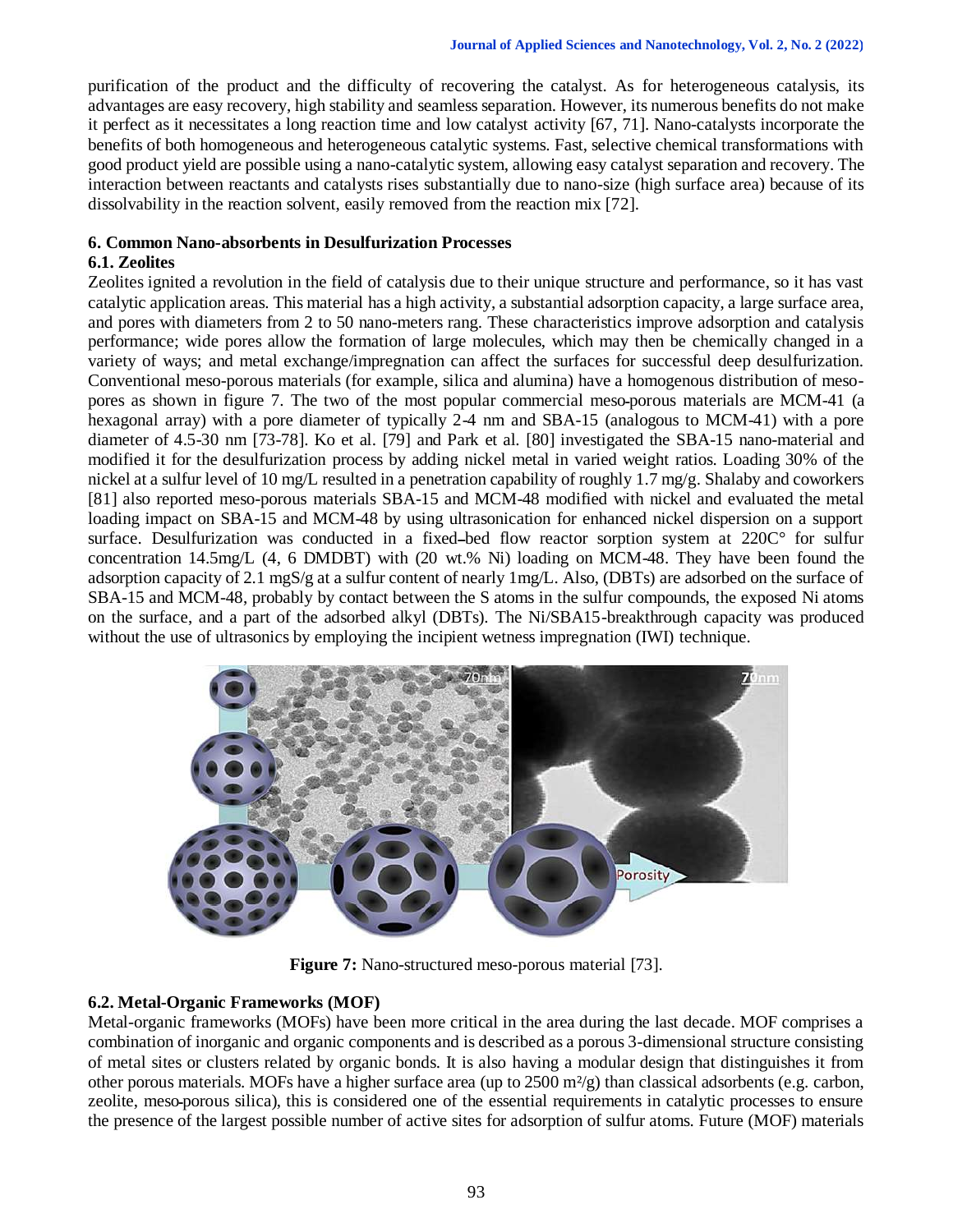with extraordinarily high pore volume and specific surfaces with maximum pore size will be created using a variety of metals and linkers. MOFs are currently made from substantially all transition metals as well as some main group elements, such as magnesium (Mg), aluminium (Al), and beryllium (Be) [73, 82, 83]. Recently, nickel and cobalt nano-particles for the HDS process have been described and reported that Ni outperforms cobalt nano-particles in terms of efficiency [84]. Carbon nano-tubes were also evaluated as carriers for the HDS catalyst, and the results revealed that the sulfur content in the products decreased from 1126 mg/L to less than 10 mg/L [85]. Petzold et al. [86] Described nickel supported on zinc-oxide nano-wires as an HDS catalyst. In the beginning, the catalyst performed well in deep desulfurization, but then it was deactivated by coke after 16 hours. Brieva et al. [87] compared Y-Zeolite to numerous commercial MOF systems for removal of (T), (BT), (DBT), and (4-6-DMDBT) under various experimental settings. Li et al. [88] used five organometallic frameworks (MOF–5), (HKUST–1),  $(MIL-53$  (Fe)),  $(MIL-53(Cr))$ , and  $(MIL-101(Cr))$  to remove thiophene(T), benzothiophene(BT), and 4ـ6ـDimethyldibenzothiophene(4-6-DBT). Metal sites and a MOF structure are regarded as critical factors in adsorptive desulfurization. The impact of adsorbate-adsorbent interaction was examined using infrared spectra and temperature-programmed desorption. Chen et al. [89] employed density functional theory to analyze the contribution of each MOF fragment to adsorptive desulfurization. The greatest sulfur compound binding strength is found in the MOF with coordinatively unsaturated sites. Furthermore, when compared to Zn, Fe and Cu, MOF containing unsaturated Fe has the highest adsorption strength. Khan et al. [90] report on various applications of MOF in pollution control, in general, and desulfurization, in particular.

## **6.3. Graphene Nano-particle**

Graphene is one of the fantastic materials that has attracted the scientific community due to its unique features and extensive range of technological applications in various sectors including the desulfurization process as shown in figure 9. Graphene is mainly composed of a repeat pattern of consecutive sheets layered on top of each other and held by Van der Waals forces, with a gap between one layer and the next of around 0.33 nano-meters. Each of these layers is two-dimensional, connected and layered in a hexagonal pattern and is one carbon atom thick. Figure 8 depicts the graphene structure and bonding. Graphene has a strong backbone structure (hexagonal geometry) due to carbon hybridising a structure with strong σ-bonds in the plane between carbon atoms and perpendicular  $π$ orbitals, while out-of-plane  $\pi$ -orbitals interact with graphene sheets or other molecules (e.g., aromatic rings) [91, 92].



**Figure 8:** Schematic diagram of (a) Graphite and (b) Single layer of graphene from graphite [93].

Song et al. [94] investigated the adsorption of dibenzothiophene (DBT) on the graphene that is generated through grapheme oxide reduction. Graphite was initially oxidized using two ways to produce graphene oxide, which was then reduced to produce graphene. According to the data, one of the processes produced graphene oxide with a higher degree of oxidation and more interlayer space between the different layers. This specimen produced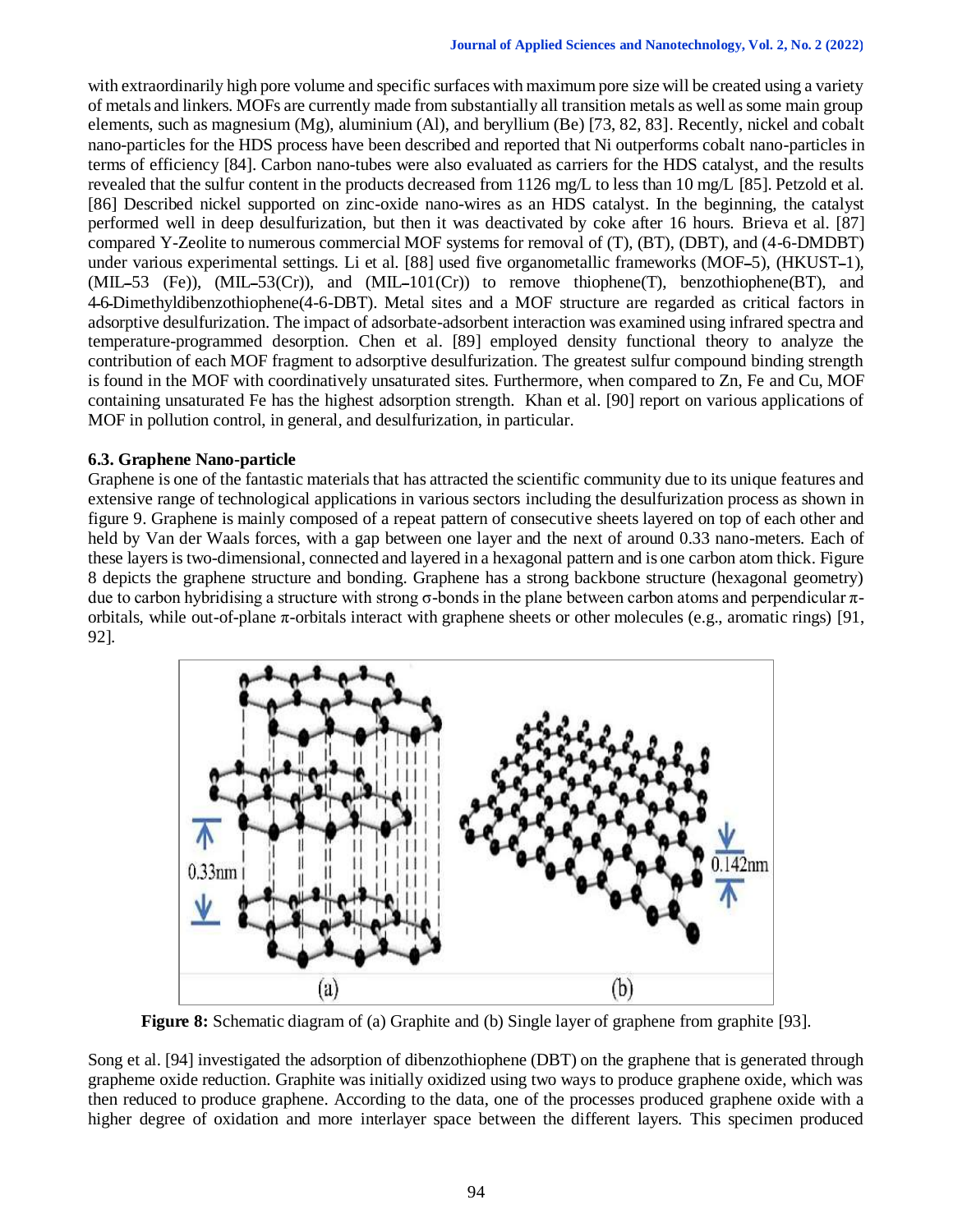graphene with fewer flaws, an enormous number of sp<sup>2</sup> carbon atoms, and a significantly higher specific surface area (853.9 m²/g vs. 394.9 m²/g for the other sample), resulting in a more efficient exfoliation. After batch adsorption of DBT from a model fuel, the sample's adsorption capacity was about double that of the faultier one (10.6 mgS/g vs. 5.5 mgS/g) (n-tetradecane).



**Figure 9:** Adsorption of sulfur (DBT) on graphene via π-complexation [94].

#### **6.4. Carbon Nano-tube CNTs**

Carbon nano-tubes (CNTs) are cylindrical particles composed of single-layer sheets of carbon (graphene) coiled into a spiral. As illustrated in Figure 10, they can be single-layer (SWCNT) with a diameter of less than 1 nm or multi-walled (MWCNT) with a diameter of greater than 100 nm. They might be a few micrometers long or even several millimeters. The density of  $\pi$ -electrons of graphene layers' transitions from the concave inner surface to a convex outer surface due to the curvature, which leads to a potential difference of electrons on the walls of carbon nano-tubes [95]. This gives carbon nano-tubes interesting physicochemical properties that differ from other ordinary carbon materials. Several studies have been carried out to differentiate NPs within CNTs channels. [96– 97]. Tawfik A. Saleh et al. [98] a report was conducted on the desulfurization of a common model fuel employing unique multi-walled carbon nano-tubes doped with titanium nano-particles (CNT/Tio2). The synthesized CNT/Tio2 nano-particles were shown to be efficient in eliminating sulfur compounds from a model fuel oil, according to preliminary data. A batch mode system was used to adsorb DBT, BT, and thiophene onto the resulting sorbents. In the beginning, these CNT/TiO<sub>2</sub> nano-particles were able to remove around 45% of DBT, 55% of BT, and more than 65% of thiophene compounds from model fuels. The CNT/Tio<sub>2</sub> nano-materials had a high level of activity when it came to interacting with organosulfur compounds. Because of their operational simplicity, high efficiency, and enormous capacity, we expect that these nano-materials as adsorbents will find key uses in the petroleum sector. Mohammed et al. [99] investigated the implanting of CoMo within the structure of multiwall carbon nanotubes to create a nano-catalyst. Experiments with the nano-catalysts showed that they remove sulfur from fuel oil more effectively than traditional catalysts (CoMo/Al2O3). As a result, there was a 10% increase in (HDS) over a conventional catalyst (73.5% maximum HDS). Table 1 lists the most prominent nano-sorbent materials employed by researchers in the adsorption procedure to remove different sulfur compounds.



**Figure 10:** (A) single-walled, (B) multi-walled carbon nano-tubes [100].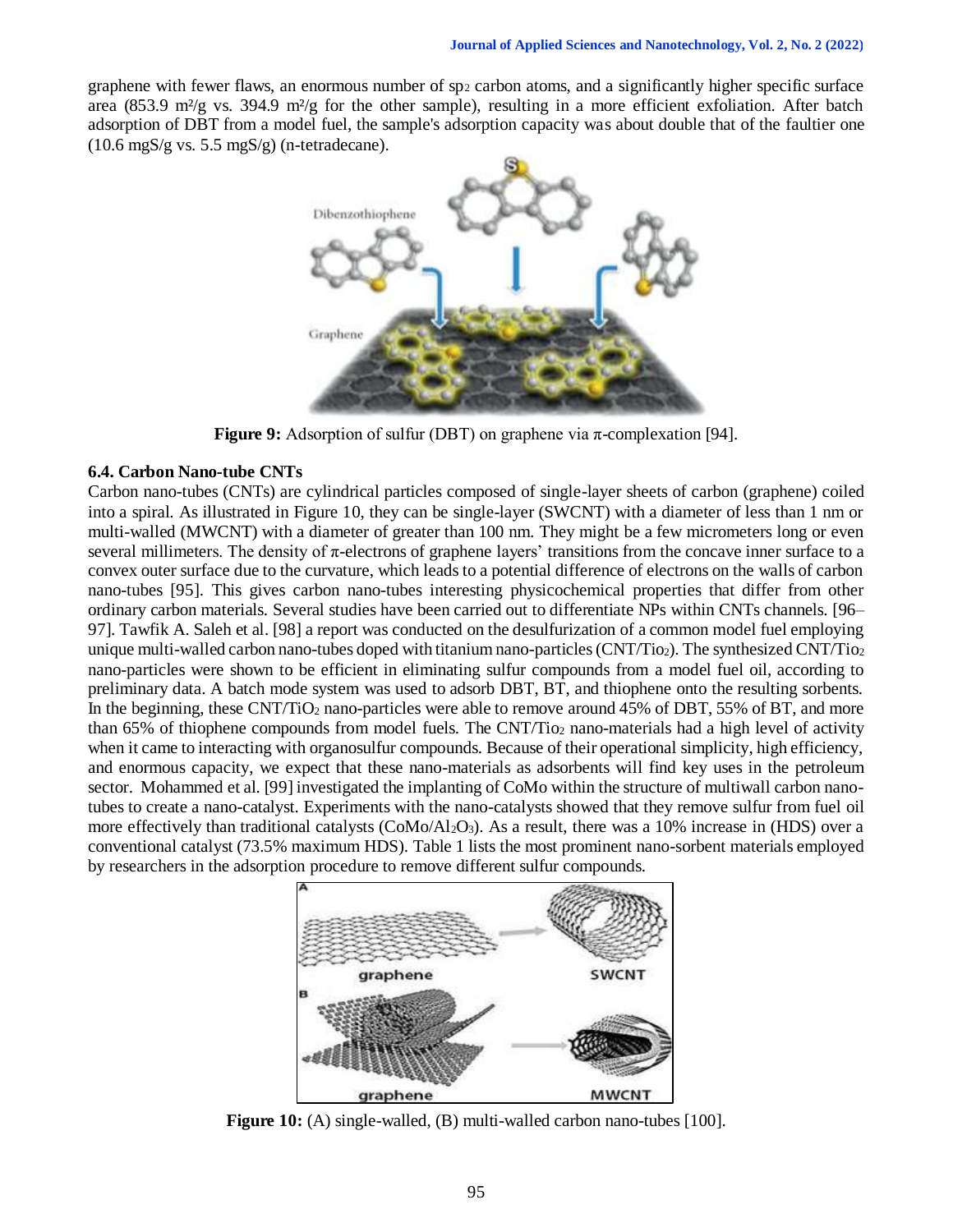| Nano-adsorbent               | <b>Sulfur components</b>                        | <b>Adsorption capacity</b>              | Ref.    |
|------------------------------|-------------------------------------------------|-----------------------------------------|---------|
| Activated Carbon(AC)         | Thiophene<br><b>B-Thiophene</b>                 | 1.28mg/g<br>7.37mg/g                    | [101]   |
|                              | DB-Thiophene                                    | 11.54mg/g                               |         |
| Graphene                     | Thiophene                                       | $2.72$ mg/g                             | $[102]$ |
| AC.                          | kerocen                                         | $3.65$ mg//g                            | $[103]$ |
| $Ce(IV)-Y$                   | Kerocen (jet fuel)                              | $2.30$ mg/g                             | 46      |
| AgNo <sub>3</sub> /MCM-41    | Thiophene<br><b>B-Thiophene</b><br>DB-Thiophene | $0.89$ mg/g<br>1.28mg/g<br>$3.206$ mg/g | $[101]$ |
| $Ag/Tio_x - Al_2O_3$         | Kerocen (jet fuel)                              | $0.91$ mg/g                             | $[104]$ |
| zeolite                      | 4-6-DMDBT                                       | $1 \text{ml/g}$                         | [105]   |
| (Activated)<br>carbon beads) | <b>DBThiophene</b><br>Thiophene                 | 8.2mgS/g<br>88.2mgS/g                   | $[106]$ |
| SBA-15-Ni                    | Thiophene                                       | $0.43$ mgS/g                            | $[107]$ |

**Table 1**: Nano-materials in the adsorption desulfurization process.

## **7. Challenge in Nano-catalyst**

Despite tremendous progress, there are still challenges in associating nano-material structures with catalytic features, which prohibits the design of catalytic active centres from the beginning. The major challenge is the creation of identical nano-structures. One more challenge is to understand the dynamic behaviour of catalyst nanostructures. Chemical catalysis is a dynamic process that takes place in the presence of a wide range of reagents and products at high temperatures and pressures (where applicable in the oil sector). NPs are supposed to be "sensitive" to such circumstances and to be able to endure considerable changes in composition, structure, and electrical state. These dynamic changes may to some extent resemble the observed changes in biostimulation systems. It is really important to associate the static structures of active centres with all of their dynamic structures. [53]. Table 2 summarizes several desulfurization procedures involving various nanocatalysts.

| <b>Sulfur</b><br>compound's | process               | catalyst                                            | removal<br>(%) | Ref.    |
|-----------------------------|-----------------------|-----------------------------------------------------|----------------|---------|
| <b>DBT</b> (500             | Adsorption            | Graphene                                            | 95.72          | [108]   |
| $mg/L$ of S)                | desulfurization       | Nano-particle                                       |                |         |
| <b>DBT</b> (100             | Adsorption            | nano-catalyst type Py/MOF-199                       | 98.6           | [109]   |
| $mg/L$ of S)                | desulfurization       |                                                     |                |         |
| BT, DBT, and 4,6-           | Catalytic Oxidation   | Titania-silica nano-composite<br>Ti-HMS/TS-1        | 98             | $[110]$ |
| <b>DBT</b>                  | desulfurization       |                                                     |                |         |
| Dibenzothiophene            | Hydro-desulfurization | CoMo /activated carbon                              | 98.8           | $[111]$ |
| T, BT, and DBT              | Catalytic Oxidation   | Activated carbon supported                          | 90             | $[112]$ |
|                             | desulfurization       | phosphotungstic acid catalyst                       |                |         |
| Commercial kerosene         | Adsorption            | montmorollonite clay (MMT)                          | 76             | [113]   |
|                             | desulfurization       |                                                     |                |         |
| BT (35                      | Adsorption            | nano-catalyst type                                  |                |         |
| $Mg/L$ of S)                | desulfurization       | MOF-74(Ni) $\gamma$ -Al <sub>2</sub> O <sub>3</sub> | 87.77          | [114]   |
|                             |                       |                                                     |                |         |
| Dibenzothiophene            |                       |                                                     |                |         |
| (DBT) (Sulfur               | Hydro-desulfurization | $CoMoP/\gamma$ -Al <sub>2</sub> O <sub>3</sub>      | 90             | [115]   |
| Concentration 5000          |                       |                                                     |                |         |
| mg/L)                       |                       |                                                     |                |         |
| Commercial kerosene         | Adsorption            | Tin impregnated activated                           | 99.4           | $[58]$  |
|                             | desulfurization       | charcoal (Sn-ACl)                                   |                |         |
| benzothiophene              | Hydro-desulfurization | NiMo/Al <sub>2</sub> O <sub>3</sub>                 | 89             | [116]   |

**Table 2:** Summary for catalysis desulfurization of the sulfur component.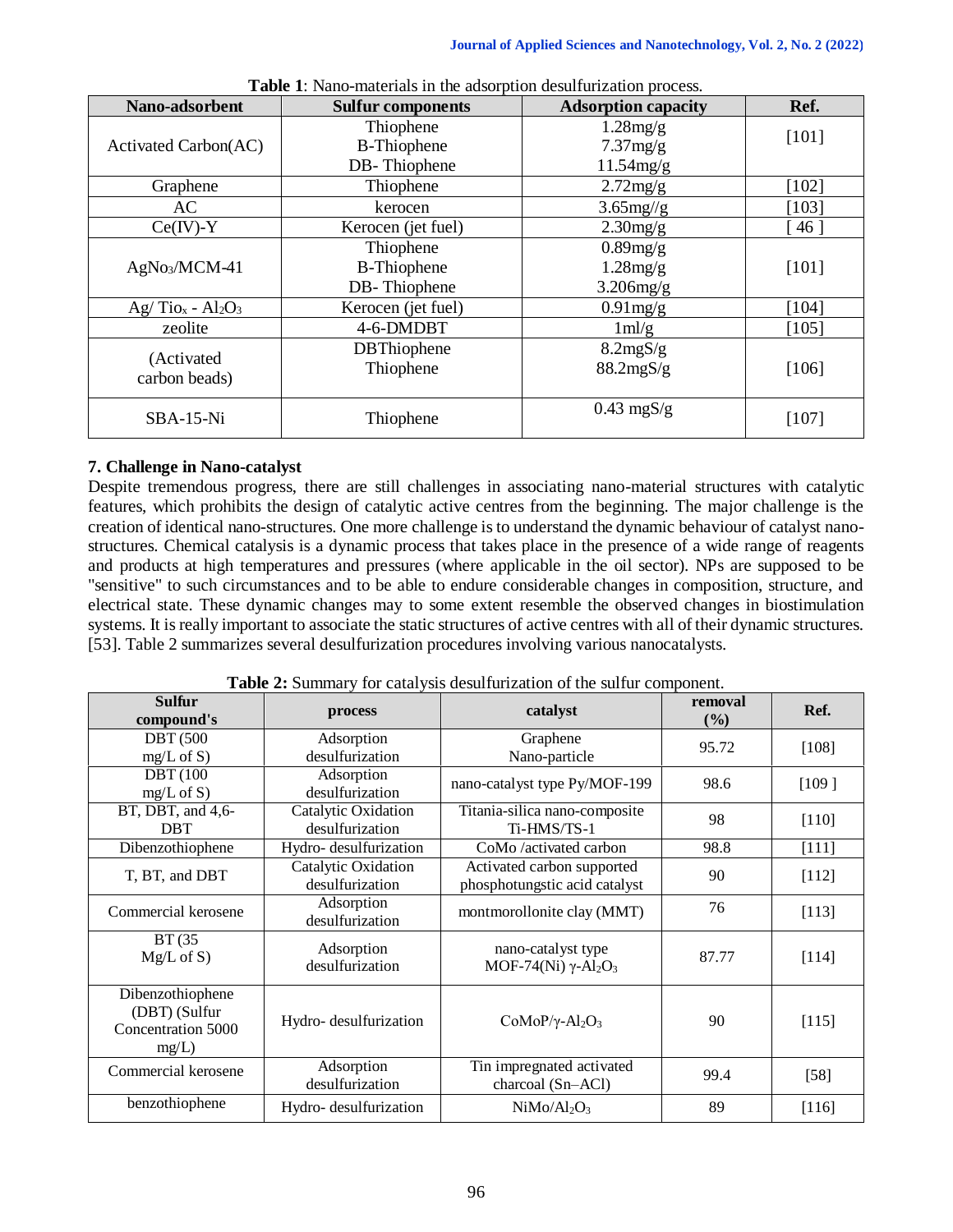## **8. Conclusions**

The desulfurization of kerosene was investigated using several technologies include (HDS), (COSD), and (ASD). These methods have some advantages and drawbacks for deep desulfurization that depends on operation conditions, catalyst, and the characteristics of liquid fuels, such as their high boiling point, higher refractory sulfur contents, and the nature of refractory sulfur compounds. Nano-materials have the majority of the ideal catalyst qualities that improve the desulfurization process' efficiency, such as a large surface area, a large total pore volume, and a large micropore volume. However, it can be an excellent substrate for developing hybrids by combining them with other forms of adsorbents, such as organometallic complexes or metal oxide nano-particles, and increasing their effectiveness.

## **Acknowledgments**

The authors are grateful to the Chemical Engineering Department, the University of Technology, Baghdad/ Iraq.

## **Conflict of Interest**

We certify that they have no affiliations with or involvement in any organization or entity with any financial interest or nonfinancial interest in the subject matter or materials discussed in the manuscript.

#### **References**

- [1] B.K. Bhaskararao, "A text on petrochemicals,"4th ed., Khanna Publishers, 2007.
- [2] S. Matar, and L. F.Hatch, "Chemistry of Petrochemical Processes,"2nd ed., Gulf Publishing Co, 2001.
- [3] Havard Devold, "Oil and Gas Production Handbook," 3rd ed., ABB Publications, 2013.
- [4] W.L. Nelson, "Petroleum Refinery Engineering," 4th ed., Mcgraw Hill Book Co., 2018.
- [5] B.K.Bhashkararao, "Modern Petroleum Refining Processes," 5th ed., Oxford and lbh publishing Co., 2018.
- [6] Kuppusamy, N. Maddela, and M. Megharaj, "An overview of total petroleum hydrocarbons," 1st ed., Total petroleum hydrocarbons, 2020.
- [7] Seyedi, M. Sadat, M. Bahmaei, A. Farshi, "Oxidative Desulfurization of Kerosene in the Presence of Iron chloride ionic Liquid Catalyst and Ultrasound waves," *Oriental Journal of Chemistry*, vol.31, pp. 2409-2413, 2015.
- [8] Z. M. Shakor, "Applying Modern Optimization Techniques for Prediction Reaction Kinetics of Iraqi Heavy Naphtha Hydrodesulferization," *Engineering and Technology Journal*, vol.36, no.11, pp.1171-1175, 2018.
- [9] Patil, and M. Shantaram., "Ultrasound-Assisted Desulfurization of Commercial Kerosene by Adsorption," *J Chem Eng Process Technol*, vol 4, no.3, pp. 1-4, 2013.
- [10] K. Yan, T. Lafleur and J. Liao, "Facile synthesis of palladium nanoparticles supported on multi-walled carbon nanotube for efficient hydrogenation of biomass-derived levulinic acid," *Journal of Nanopart*, vol.15, pp. 1-7, 2013.
- [11] Y. Qiao, H. Li, L. Hua, L. Orzechowski, K. Yan, B. Feng, *et al*., "Peroxometalates immobilized on magnetically recoverable catalysts for epoxidation," *ChemPlusChem*., vol. 77, pp. 1128 – 1138, 2012.
- [12] K. Yan, C. Jarvis, T. Lafleur, Y. Qiao, X. Xie, "Novel synthesis of Pd nanoparticles for hydrogenation of biomass-derived platform chemicals showing enhanced catalytic performance," *RSC Adv*., vol. 3, pp. 25865- 25871, 2013.
- [13] Z. Cao, H. Jiang, H. Luo, S. Baumann, W. A. Meulenberg, H. Voss, *et al*., "Simultaneous overcome of the equilibrium limitations in BSCF oxygen-permeable membrane reactors: Water splitting and methane coupling," *Catalysis Today*, vol. 193, pp. 2–7, 2012.
- [14] K. Yan, T. Lafleur, G. Wu, J. Liao, C. Ceng, X. Xie, "Highly selective production of value-added γvalerolactone from biomassderived levulinic acid using the robust Pd nanoparticles," *Applied Catalysis A: General*, vol. 468, pp. 52–58, 2013.
- [15] Z. Gaofei, Y. Fengli, and W. Rui, "Research advanced in oxidative desulfurization technologies for the production of low sulfur fuel oils," *Petroleum & Coal*, Vol. 51, pp. 196-207, 2009.
- [16] Shafiq, Iqrash, P. Akhter, W.Yang, *et al*., "Recent developments in alumina supported hydrodesulfurization catalysts for the production of sulfur-free refinery products: A technical review," *Catalysis Reviews*, vol. 10, pp. 1-86, 2020.
- [17] F. Paul, and A. Schmidt, "Fuel oil manual," 1st ed., New York: Industrial Press, 1985.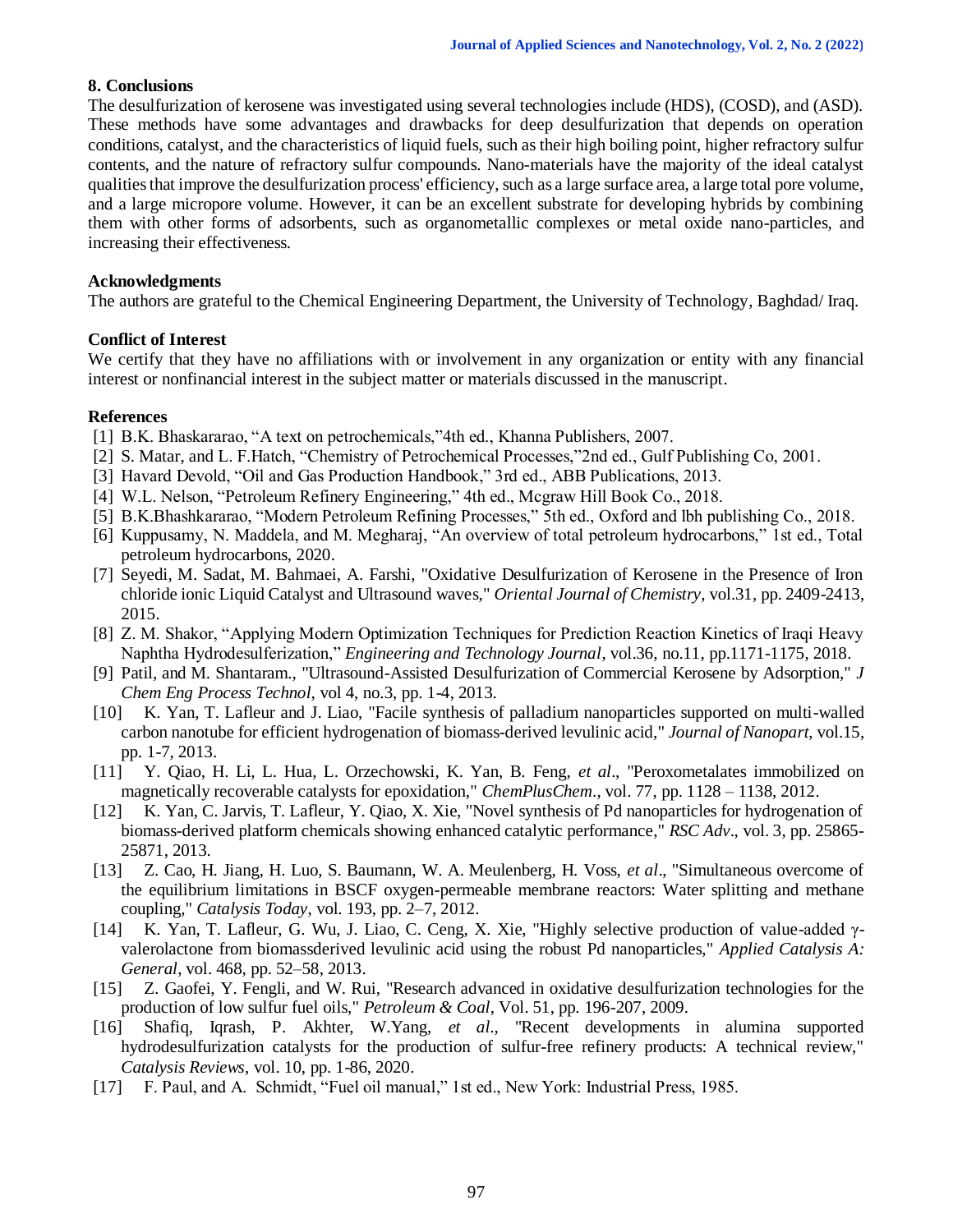- [18] S.V.Khedkar, P.V.Thorat, and Rushabh Raipure, "Desulphurisation of Kerosene by Adsorption Process," *International Journal of Innovative Research in Science, Engineering and Technology*, vol. 7, pp.9418-9423, 2018.
- [19] Ruble, and Isabella, "The US crude oil refining industry: Recent developments, upcoming challenges and prospects for exports," *The Journal of Economic Asymmetries*, vol. 20, pp.1-20, 2019.
- [20] Jokuty, and Paula, "Properties of crude oil and oil products," *American Petroleum Institute*, vol. 2001, pp.975-981, 2001.
- [21] Song Chunshan, Uday T. Turaga, and Xiaoliang Ma, "Desulfurization", *Encyclopedia of Chemical Processing*, pp.651–661, 2006.
- [22] Babich I. V. and Moulijn J. A.,"Science and Technology of Novel Processes for Deep Desulfurization of Oil Refinery Streams: A Review," *Fuel journal*, vol. 82, pp. 607–631, 2003.
- [23] M.F.Abid, M. K. Abdullah, and Salah M. Ali., "Parametric Study on Intrinsic Reaction for Straight Run Heavy Naphtha Hydrodesulfurization over CoMo/Al2O<sup>3</sup> Catalyst," *Engineering and Technology Journal*, vol.36.2A, pp.146-153, 2018.
- [24] Speight J. G. and B. Ozum, "Petroleum Refining Processes," Marcel Dekker Inc., New York, 2002.
- [25] Elfghi, M. Fawzi, and N. A. S. Amin., "Parametric Study of Hydrodesulfurization And Hydrodearomatization Of Gasoil In Hydrotreating Process Over Como–S Catalyst Using A Pilot Plant Integral Reactor," Jurnal Teknologi, PP.53â-73, 2011.
- [26] H. Q. Hussein, S.M. Ali, B.A.A. Altabbakh, S. J. Hussein, M.Y. Ali, S. Karim et al. "Hydrodesulfurization and Hydrodearomatization of Kerosene over high metal loading Ni w/γ-Al2O<sup>3</sup> Catalyst," Journal of Petroleum Research and Studies, vol.8, no.4, pp.28-46, 2018.
- [27] Behnejad, Babak, M. Abdouss, and Tavasoli, "Comparison of performance of Ni–Mo/γ-alumina catalyst in HDS and HDN reactions of main distillate fractions," *Petroleum Science*, vol. 16, pp.645- 656, 2019.
- [28] Suryawanshi, and Nalinee B., "Investigating adsorptive deep desulfurization of fuels using metal-modified adsorbents and process intensification by acoustic cavitation," *Industrial & Engineering Chemistry Research*, vol. 58, pp.7593-7606, 2018.
- [29] L.Wang, C.Shi, L.Pan, X.Zhang, J.J. Zou, "Rational design, synthesis, adsorption principles and applications of metal oxide adsorbents: A review," *Nanoscale*, vol. 12, pp. 4790-4815, 2020.
- [30] B.K. Dutta, "Principles of Mass Transfer and Separation Processes," 1st ed., PHI Learning, 2009.
- [31] Y. A. Abd Al-Khodor, and T. M. Albayati, "Adsorption Desulfurization of Actual Heavy Crude Oil Using Activated Carbon," *Engineering and Technology Journal*, vo.38, pp.1441-1453, 2020.
- [32] Saha, Biswajit, Sundaramurthy Vedachalam, and Ajay K. Dalai., "Review on recent advances in adsorptive desulfurization," *Fuel Processing Technology*, vol.214, pp. 106685, 2021.
- [33] K.R.Balinge, A.G. Khiratkar, M. Krishnamurthy, D.S. Patle, K.K.Cheralathan, P.R. Bhagat, "Deepdesulfurization of the petroleum diesel using the heterogeneous carboxyl functionalized poly-ionic liquid," *Resource-Efficient Technologies*, vol.2, pp.S105-S113, 2016.
- [34] G.Bakhtiari, H.Ghassabzadeh, S.J. Royaee, M. Abdouss, M. Bazmi, M., "Process design for gas condensate desulfurization and synthesis of nano-13X zeolite adsorbent: equilibrium and dynamic studies," *Petroleum Science*, vol. 16(2), pp.417-427, 2019.
- [35] Jiang Zongxuan, LÜ Hongying, Zhang Yongna, LI Can, "Oxidative Desulfurization of Fuel Oils," *Chin. J. Catal*., vol. 32, pp. 707–715, 2011.
- [36] Bhutto, Abdul Waheed, R.Abro, S.Gao, T. Abbas, X. Chen, "Oxidative desulfurization of fuel oils using ionic liquids: A review," *Journal of the Taiwan Institute of chemical engineers*, vol.62, pp.84-97, 2016.
- [37] K.E.Jeong, TW Kim, JW Kim, HJ Chae, CU Kim*, et al*., "Selective oxidation of refractory sulfur compounds for the production of low sulfur transportation fuel," *Korean Journal of Chemical Engineering*, vol. 30.3, pp. 509-517, 2013.
- [38] Yazu Kazumasa, Takeshi Furuya, Keiji Miki, and Koji Ukegawa,"Tungstophosphoric Acid-catalyzed Oxidative Desulfurization of Light Oil with Hydrogen Peroxide in a Light Oil/Acetic Acid Biphasic System," *Chemistry Letters*, vol.32, no.10, pp. 920-921, 2003.
- [39] Farhan Al-Shahrani, Tiancun Xiao, Simon A. Llewellyn, "Desulfurization of diesel via the H<sub>2</sub>O<sub>2</sub> oxidation of aromatic sulfides to sulfones using a tungstate catalyst," Applied Catalysis B: Environmental, vol. 73, pp. 311–316, 2007.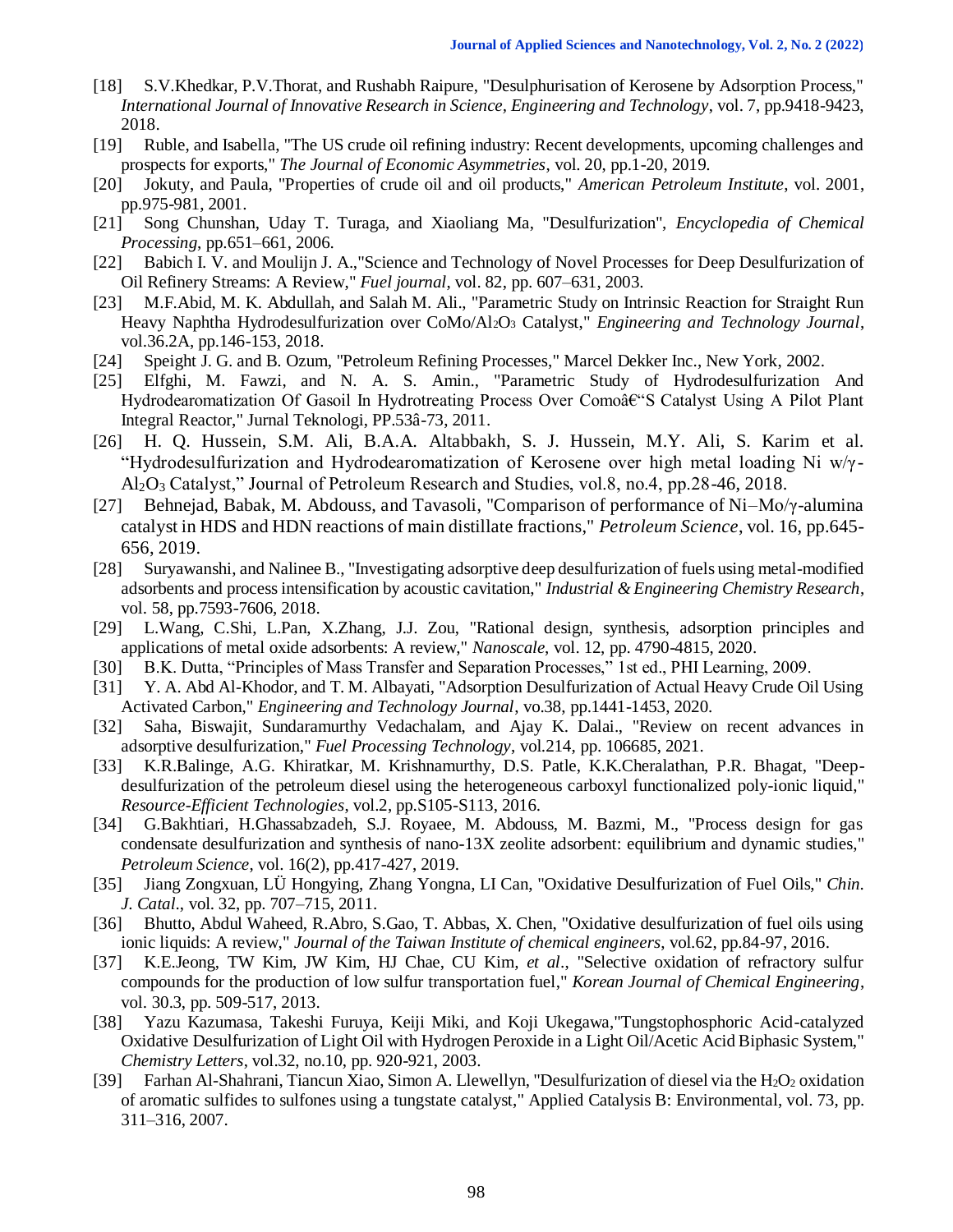- [40] De Souza F. Wladmir, Iara R. Guimaraes, and Luiz C.A. Oliveira, "Catalytic oxidation of sulfur and nitrogen compounds from diesel fuel," *Applied CatalysisA:General*, vol. 360, pp.205–209, 2009.
- [41] XL Zhou, Q Tan, GX Yu, LF Chen, JA Wang, "Removal of Dibenzothiophene in Diesel Oil by Oxidation over a Promoted Activated Carbon Catalyst," *Kinetics and Catalysis*, vol. 50, no. 4, pp. 543–549, 2009.
- [42] Hammoodi, Omar G., Emaad T. Bakir Al-Tikrity, and Karim H. Hassan. "Sulfur Removal from Iraqi Kerosene by Oxidative Desulfurization Using Cobalt Molybdate-Graphene Composite," *World*, vol.8.1, pp.92-99, 2019.
- [43] THT Vu, TTT Nguyen, PHT Nguyen, MH Do, *et al*., "Fabrication of photocatalytic composite of multiwalled carbon nanotubes/Tio<sub>2</sub> and its application for desulfurization of diesel," *Materials Research Bulletin,* vol. 47.2, pp.308-314, 2012.
- [44] J Liao, Y Wang, L Chang, W Bao, "Preparation of M/γ-Al2O<sup>3</sup> sorbents and their desulfurization performance in hydrocarbons," *RSC Advances,* vol.5.77, pp.62763-62771, 2015.
- [45] J. Rui, F. Liu, R. Wang, Y. Lu, X. Yang, " Adsorptive desulfurization of model gasoline by using different Zn sources exchanged NaY zeolites," *Molecules*, vol. 22(2), pp.305, 2017.
- [46] S. Velu, X.Ma, C.Song, "Selective Adsorption for Removing Sulfur from Jet Fuel over Zeolite-Based Adsorbents," *Ind. Eng. Chem. Res*, vol.42, pp.5293–5304, 2003.
- [47] MLM Oliveira, AAL Miranda, C Barbosa, "Adsorption of thiophene and toluene on NaY zeolites exchanged with Ag (I), Ni (II) and Zn (II)," *Fuel*, vol.88.10, pp.1885-1892, 2019.
- [48] N. B. Amiri, "Preparation of Activated Carbons from Waste Tyres Char impregnated with Potassium Hydroxide and Caron Dioxide Gasification," M.Sc. Thesis, University Sains, Malaysia, 2008.
- [49] N. K. Ibraheem, S. R. Raouf, and Z. A. Naser, "Removal of SO<sup>2</sup> over Modified Activated Carbon in Fixed Bed Reactor: II.Effect of Process Variables on the Characteristics of Mass Transfer Zone," *Engineering and Technology Journal*, vol.32, pp.1825-1842, 2014.
- [50] T. F. Cutlip, "Activated Carbons as a Desulfurizing Agent in Diesel Fuel," Undergraduate Research Thesis, West Virginia University, 2008.
- [51] N. K. Ibrahim, and S. K. Aljanabi, "Desulfurization and kinetic study of diesel fuel by batch adsorption on activated carbon," *Engineering and Technology Journal*, vol.33, pp.1901-1916, 2015.
- [52] S. S. Shah, I. Ahmad, and W.Ahmed, "Adsorptive desulphurization study of liquid fuels using Tin (Sn) impregnated activated charcoal," *Journal of hazardous materials*, vol.304, pp.205-213, 2016.
- [53] F.Yang, D. Deng, X. Pan, Q. Fu, X. Bao, "Understanding nano effects in catalysis," *National Science Review*, vol. 2, no.2, pp.183-201, 2015.
- [54] J.Greeley, JK. Nørskov, and M. Mavrikakis, "Electronic structure and catalysis on metal surfaces," *Annu Rev Phys Chem*, vol. 53, pp.319–48, 2002.
- [55] AT. Bell, "The impact of nanoscience on heterogeneous catalysis," *Science*, vol.299, pp.1688–91, 2003.
- [56] RS. Schl¨ogl, and B. Abd Hamid, "Nanocatalysis: mature science revisited or something really new?," *Angew Chem Int Ed*, vol.43, pp.1628–37, 2004.
- [57] S. Vajda, M.J. Pellin, J.P. Greeley, CL Marshall, "Subnanometre platinum clusters as highly active and selective catalysts for the oxidative dehydrogenation of propane," *NatMater*, vol.8, pp. 213–6, 2009.
- [58] K.Yamamoto, T. Imaoka, Chun,W-J *et al*., "Size-specific catalytic activity of platinum clusters enhances oxygen reduction reactions," *Nat Chem*, vol.1, pp. 397–402, 2009.
- [59] M. Haruta, T. Kobayashi, H. Sano, N Yamada, "Novel gold catalysts for the oxidation of carbon monoxide at a temperature far below 0C°," *Chem Lett*, vol.16, pp.405–8, 1987.
- [60] Y. Lei, F. Mehmood, S. Lee, J. Greeley, B. Lee, "Increased silver activity for direct propylene epoxidation via subnanometer size effects," *Science*, vol. 328, pp.224–8, 2010.
- [61] JM. Thomas, "Design and Applications of Single-site Heterogeneous Catalysts Contributions to Green Chemistry," *Clean Technology and Sustainability*. London: Imperial College Press, 2012.
- [62] M. Valden, X. Lai, and DW. Goodman, "Onset of catalytic activity of gold clusters on titania with the appearance of nonmetallic properties", Science, vol.281, pp.1647–50, 1998.
- [63] X. Ma, P. Jiang, Y. Qi, J. Jia, Y. Yang, "Experimental observation of quantum oscillation of surface chemical reactivities," *Proc Natl Acad Sci USA*, vol. 104, pp.9204–8, 2007.
- [64] M. Haruta, and M. Dat´e, "Advances in the catalysis of Au nanoparticles," *Appl Catal*, vol.222, pp.427– 37, 2001.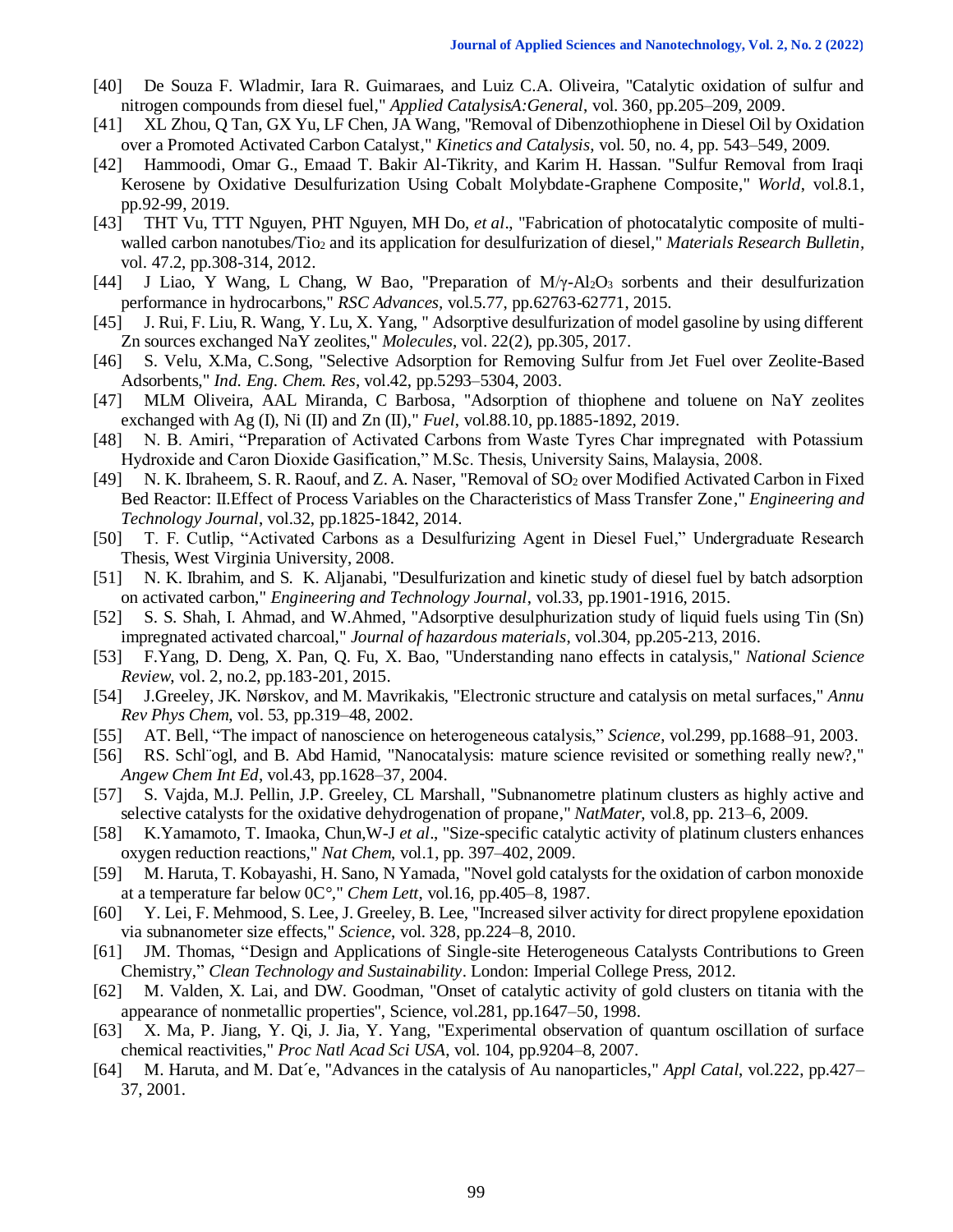- [65] M. Jeyaraj, S. Gurunathan, M. Qasim, M.H. Kang, JH. Kim, "A comprehensive review on the synthesis, characterization, and biomedical application of platinum nanoparticles," *Nanomaterials*, vol.9, no.12, pp.1719, 2019.
- [66] K.M.K. Yu, C.M.Y. Yeung, D. Thompsett, S.C. Tsang, "Aerogel-coated metal nanoparticle volloids as novel entities for the synthesis of defined supported metal catalysts," *J. Phys. Chem. B*, vol.107, pp.4515– 4526, 2003.
- [67] Singh, Santosh Bahadur, and Praveen Kumar Tandon., "Catalysis: a brief review on nano-catalyst," *J Energy Chem Eng*, vol.2.3, pp.106-115, 2014.
- [68] S. Jansat, K. Pelzer, J. García-Antón, R. Raucoules, K. Philippot, A. Maisonnat, *et. al.,* "Synthesis of new Ruo2@ Sio<sup>2</sup> composite nanomaterials and their application as catalytic filters for selective gas detection," *Advanced Functional Materials*, vol.17.16, pp.3339-3347, 2007.
- [69] I. Nakamula, Y. Yamanoi, T. Imaok, K. Yamamoto, H. Nishihara, "A uniform bimetallic rhodium/iron nanoparticle catalyst for the hydrogenation of olefins and nitroarenes," *Angew. Chemie Int. Ed.*, vol. 50, pp. 5830 –5833, 2011.
- [70] W. Dingsheng and L. Yadong, "Bimetallic nanocrystals: liquid-phase synthesis and catalytic applications," *Adv. Mater*., vol. 23, pp. 1044–1060, 2011.
- [71] M. B. Gawande, P. S. Brancoa, and R. S. Varma, "Nano-magnetite (Fe<sub>3</sub>O<sub>4</sub>) as a support for recyclable catalysts in the development of sustainable methodologies," *Chem. Soc. Rev*., vol. 42, pp. 3371-3393, 2013.
- [72] S. G. Babu and R. Karvembu, "Copper based nanoparticles-catalyzed organic transformations," *Catal. Surv. Asia*, vol. 17, pp. 156-176, 2013.
- [73] N. Sharma, H. Ojha, A. Bharadwaj, D. P. Pathakc, R. K. Sharma, "Preparation and catalytic applications of nanomaterials: a review," *Rsc Advances*, vol.5, pp.53381-53403, 2015.
- [74] Kwon, J.-M., Moon, J.-H., Bae, Y.-S., *et al*., "Adsorptive Desulfurization and Denitrogenation of Refinery Fuels Using Mesoporous Silica Adsorbents," *ChemSusChem*, vol. 1, pp.307-309, 2008.
- [75] McKinley, S. G., Angelici, R. J., "Deep desulfurization by selective adsorption of dibenzothiophenes on Ag+/SBA-15 and Ag+/Sio2," *Chemical Communications*, vol.20, pp.2620-2621, 2003.
- [76] Wang, Y. Yang, and T. Heinzel, M., "Desulfurization of jet fuel by π- complexation adsorption with metal halides supported on MCM-41 and SBA-15 mesoporous materials," *Chemical Engineering Science*, vol. 63, pp.356-365, 2008.
- [77] Y. Wang, RT. Yang, JM. Heinzel, "Desulfurization of Jet Fuel JP-5 Light Fraction by MCM-41 and SBA-15 Supported Cuprous Oxide for Fuel Cell Applications," *Industrial & Engineering Chemistry Research*, vol.48, no.1, pp.142-147, 2008.
- [78] H. Chen, Y. Wang, F.H.Yang, R.T.Yang, "Desulfurization of high-sulfur jet fuel by mesoporous πcomplexation adsorbents," *Chemical Engineering Science*, vol.64, pp.5240-5246, 2009.
- [79] Ko C.H, Park J.G, Park J.C, Song H, Han S.S, Kim J.N., "Surface status and size influences of nickel nanoparticles on sulfur compound adsorption," *Applied Surface Science*, vol.253, pp.5864-5867, 2007.
- [80] Park J.G, Ko C.H, Yi K.B, Park J.H, Han S.S, Cho S.H, *et al*. "Reactive adsorption of sulfur compounds in diesel on nickel supported on mesoporous silica," *Appl Catal B Environ*, vol.81, pp.244–50, 2008.
- [81] C Sentorun-Shalaby, SK. Saha, X. Ma, C. Song, " Mesoporous-molecular-sieve-supported nickel sorbents for adsorptive desulfurization of commercial ultra-low-sulfur diesel fuel," *Applied Catalysis B Environmental*, vol.101, pp.718-726, 2011.
- [82] MJ Ingleson, JP Barrio, and JB Guilbaud, "Framework functionalisation triggers metal complex binding," *Chemical communications*, vol.23, pp. 2680-2682, 2008.
- [83] U.Mueller, M.Schubert, F.Teich, H.Puetter, "Metal–organic frameworks—prospective industrial applications," *Journal of Materials Chemistry,* vol.16.7, pp.626-636, 2006.
- [84] Guo K, Hansen VF, Li H, Yu Z., "Monodispersed nickel and cobalt nanoparticles in desulfurization of thiophene for in-situ upgrading of heavy crude oil," *Fuel*, vol. 211, pp.697–703, 2018.
- [85] Xu K, Li Y, Xu X, Zhou C, Liu Z, Yang F, *et al*., "Single-walled carbon nanotubes supported Ni-Y as catalyst for ultra-deep hydrodesulfurization of gasoline and diesel," *Fuel*, vol.160, pp.291–296, 2015.
- [86] Petzold FG, Jasinski J, Clark EL, Kim JH, Absher J, Toufar H, *et al*., "Nickel supported on zinc oxide nanowires as advanced hydrodesulfurization catalysts," *Catal Today*, vol.198, pp.219–27, 2012.
- [87] Blanco-Brieva G, Campos-Martin JM, and Al-Zahrani SM, "Fierro JLG. Effectiveness of metal-organic frameworks for removal of refractory organo-sulfur compound present inliquid fuels," *Fuel*, vol.90, pp.190– 7, 2011.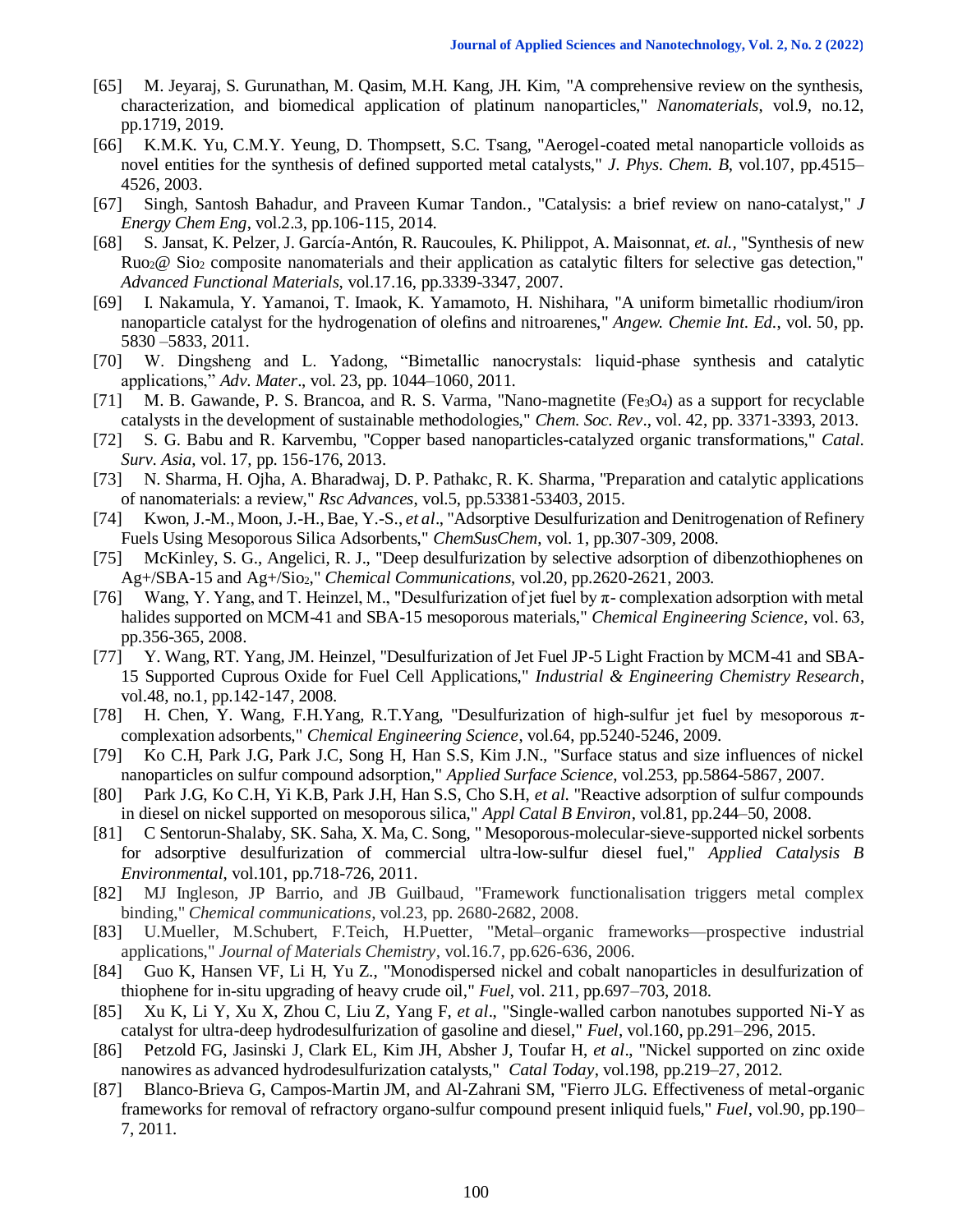- [88] Li Y.X, Jiang W.J, Tan P, Liu X.Q, Zhang D.Y, Sun L.B., "What matters to the adsorptive desulfurization performance of metal - organic frameworks? ," *J Phys Chem C*, vol.119, pp.21969–77, 2015.
- [89] Chen Z, Ling L, Wang B, Fan H, Shangguan J, Mi J., "Adsorptive desulfurization with metal-organic frameworks: A density functional theory investigation,"*Appl Surf Sci*, vol.387, pp.483–90, 2016.
- [90] Khan NA, and Jhung SH., "Adsorptive removal of benzothiophene using porous copperbenzenetricarboxylate loaded with phosphotungstic acid," *Fuel Process Technol*, vol.100, pp.49–54, 2012.
- [91] X. Huang, Z. Yin, S. Wu, X Qi, Q He, Q Zhang, *et al*., "Graphene-based materials: synthesis, characterization, properties, and applications," *Small*, vol. 7, no. 14, pp. 1876–1902, 2011.
- [92] W. Choi, I. Lahiri, R. Seelaboyina, and Y. S. Kang, "Synthesis of graphene and its applications: a review," *Critical Reviews in Solid State and Materials Sciences*, vol. 35, no. 1, pp. 52–71, 2010.
- [93] Adetayo, Adeniji, and Damilola Runsewe., "Synthesis and fabrication of graphene and graphene oxide: A review," *Open journal of composite materials*, vol. 9.02, pp. 207, 2019.
- [94] H. S. Song, C. H. Ko, W. Ahn, B.J. Kim, E. Croiset, Z. Chen, *et al*., "Selective dibenzothiophene adsorption on graphene prepared using different methods," *Industrial & Engineering Chemistry Research*, vol. 51, no. 30, pp. 10259–10264, 2012.
- [95] M. I. Mohammed, A. A. Abdul Razak, and D. A. Hussein Al- Timimi, "Modified multiwalled carbon nanotubes for treatment of some organic dyes in wastewater," Advances in Materials Science and Engineering, vol. 2014, Article ID 201052, 10 pages, 2014.
- [96] E. Castillejos, PJ. Debouttière, L. Roiban, et al., "An efficient strategy to drive nanoparticles into carbon nanotubes and the remarkable effect of confinement on their catalytic performance," *Angew Chem Int Ed*, pp.2529–33, 2009.
- [97] Mohammed Ibrahim, Adnan A. AbdulRazak, Ayad Dari Jaafar "Removal of Copper (II) from Wastewater Using Modified Carbon Nanotubes" *Engineering and Technology Journal*, vol.31, pp. 2228-2241, 2013.
- [98] T.A. Saleh, M.N. Siddiqui, A.A. Al-Arfaj, "Synthesis of multiwalled carbon nanotubes-titania nanomaterial for desulfurization of model fuel," *Journal of Nanomaterials*, vol.2014, pp. 6, 2014.
- [99] M. I. Mohammed, A. A. Abdul Razak, and M. A. Shehab, "Synthesis of nanocatalyst for hydrodesulfurization of gasoil using laboratory hydrothermal rig," *Arabian Journal for Science and Engineering*, vol.42, no.4, pp.1381-1387, 2017.
- [100] R. Vidu1, M. Rahman, M. Mahmoudi, M. Enachescu, T. D. Poteca, I. Opris, "Nanostructures: a platform for brain repair and augmentation," *Frontiers in systems neuroscience*, vol. 8, pp.91, 2014.
- [101] L.Wang, B. Sun, FHYang, RT.Yang, "Effects of aromatics on desulfurization of liquid fuel by πcomplexation and carbon adsorbents," *Chem Eng Sci*, vol. 73, pp.208–17, 2012.
- [102] L.Wang, and RT.Yang, "Graphene and other carbon sorbents for selective adsorption of thiophene from liquid fuel", *ICHE Journal*, vol.59, pp.29–32, 2013.
- [103] S. Shih, Sadi Mizrahi, Larry A. Green, Michael S. Sarli, "Deep desulfurization of distillates," *Industrial & engineering chemistry research*, vol. 31, pp.1232-1235, 1992.
- [104] AHM. Shahadat Hussain, and BJ. Tatarchuk, "Mechanism of hydrocarbon fuel desulfurization using Ag/Tio2-Al2O<sup>3</sup> adsorbent," *Fuel Process Technol*, vol.126, pp.233–42, 2014.
- [105] X. Ma, S.Velu, JH. Kim, C.Song, "Deep desulfurization of gasoline by selective adsorption over solid adsorbents and impact of analytical methods on ppm-level sulfur quantification for fuel cell applications," *Appl Catal B Environ*, vol.56, pp.137–47, 2005.
- [106] YN. Prajapati, and N.Verma, "Adsorptive desulfurization of diesel oil using nickel nanoparticle-doped activated carbon beads with/without carbon nanofibers: Effects of adsorbate size and adsorbent texture," *Fuel,* vol.189, pp.186–94, 2017.
- [107] C. Sentorun-Shalaby, SK. Saha, Ma X, C. Song, "Mesoporous-molecular-sieve supported nickel sorbents for adsorptive desulfurization of commercial ultra-low-sulfur diesel fuel," *Appl Catal B Environ*, vol.101, pp.718–26, 2011.
- [108] D. Jha, M.B. Haider, R. Kumar, W.G. Shim, B., "Marriyappan Sivagnanam, Batch and continuous adsorptive desulfurization of model diesel fuels using grapheme nanoplatelets," *J. Chem. Eng*, vol. 65, pp.2120–2132, 2020.
- [109] H. Song, X. Li, B. Jiang, M. Gong, T. Hao, "Preparation of novel and highly stable Py/MOF and its adsorptive desulfurization performance," *Ind. Eng. Chem. Res*, vol.58, pp.19586–19598, 2019.